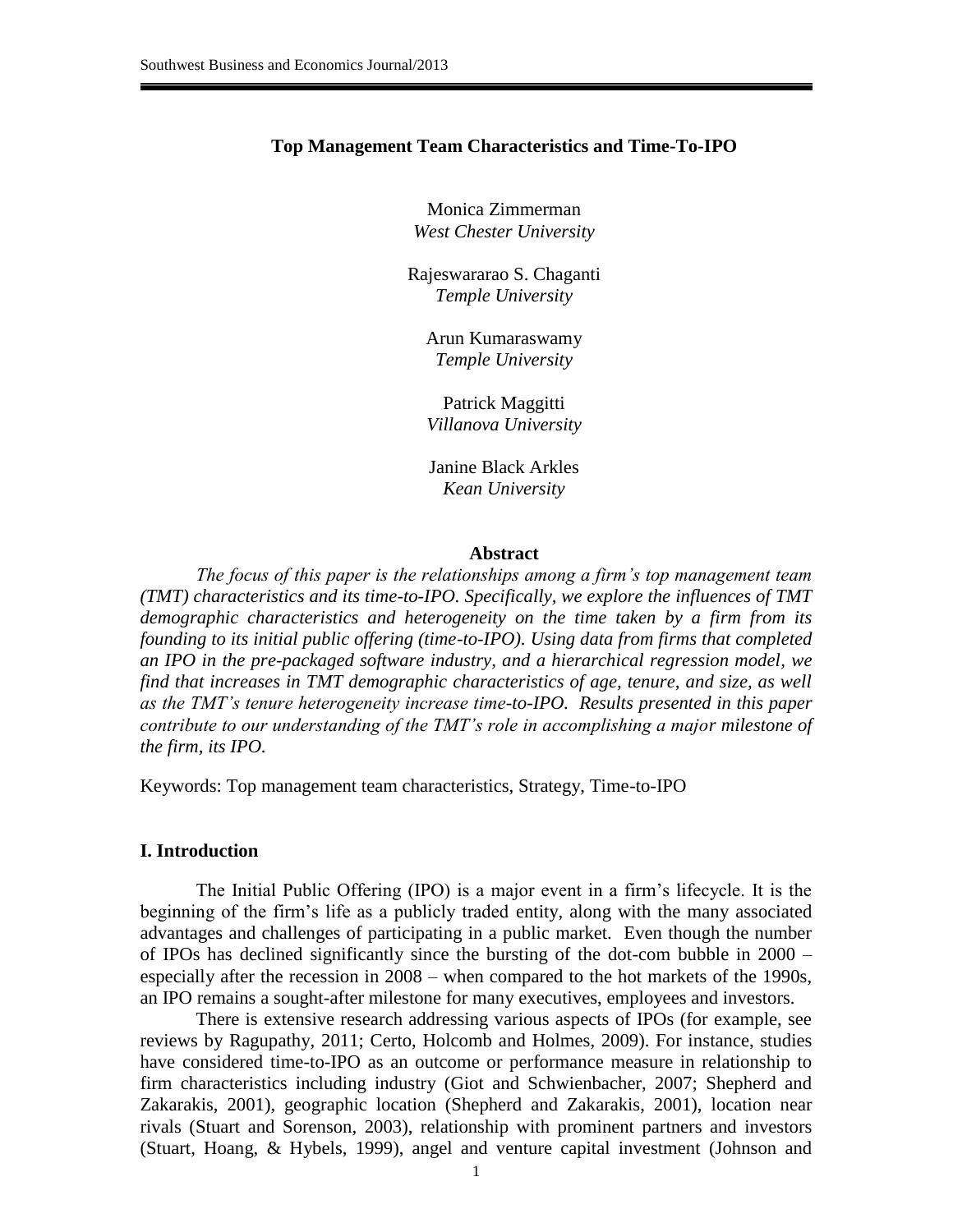Sohl, 2012) the reputation of the venture capital firms investing in the firm and that of the firm's alliance partners (Chang, 2004), and the breadth of experience of the founding team (Beckman and Burton, 2008). Other studies have explored time-to-IPO – typically termed "firm age" or "firm age at IPO" – as a variable with the potential to influence either firm outcomes at IPO, such as underpricing (e.g., Ritter, 1998), or the firm's post-IPO market performance or survival (e.g., Fischer and Pollock, 2004; Higgins and Gulati, 2006; Jain and Kini, 2008).

An important aspect of the IPO process is the decision of when to take a firm public, one that is important for the firm's legitimacy, immediate resource needs and, potentially, future performance. In this context, there are equally good reasons for a firm's top management team (TMT) to complete an IPO at the first available opportunity or to wait later in the firm's life. One reason is that the firm's TMT may be motivated to "go public" sooner to improve the firm's reputation, create a currency for acquisitions, or mobilize capital for supporting growth (Brau and Fawcett, 2006), or to signal that it is primed for growth (Chang, 2004). An early IPO also provides an opportunity for founders to "cash out" (Pagano, Panetta and Zingales*.*, 1998) and for venture capitalists and other investors to increase the "real" rate of return on their investment (Shepherd and Zacharakis, 2001, p. 59).

On the other hand, the change from private to public ownership is a significant transformational event and may expose the firm to the liabilities of newness as a publicly traded firm (Fischer and Pollock, 2004). Even though firms going public may not be "new" (i.e., recently founded), they tend to face significant new challenges faced by public firms such as increased scrutiny and the pressures that arise from reporting requirements including Sarbanes Oxley regulations. Not surprisingly, research has shown that a significant number of firms under-perform the market or fail within three to five years after their IPOs (Fischer and Pollock, 2004; Jain and Kini, 2000; Ritter, 1984). Indeed, in answering the question "Why wait?" Jovanovic and Rousseau (2001) suggested that a new firm's TMT makes a trade-off between going public quickly to secure associated advantages, and waiting to learn more about their technologies, products and markets even though there may be an opportunity cost associated with waiting (Clark, 2002).

Accordingly, in this study, we consider time-to-IPO as a strategic decision made by the firm's TMT. Building upon the considerable literature on TMTs, we examine how TMT characteristics influence a firm's time-to-IPO. Specifically, we build on literature that views the TMT as a valuable source of human and social capital based on the team members' knowledge and experience (e.g. Le, Kroll and Walters*,* 2013; 2012; Carpenter, Gelektanycz and Sanders, 2004; Hambrick and Mason, 1984; Hitt, Bierman, Shimzu and Kochhar, 2001). In doing so, our study complements the analyses offered by Jovanovich and Rosseau (2001) and Clark (2002) on the question of "Why wait?" by answering the related question of "What type of TMT (in terms of composition and characteristics) will choose to wait vs. choose to go public early?" An answer to this question may also be of practical significance to founders and venture capitalists in choosing and steering a firm's TMT to make appropriate and timely decisions.

The remainder of our paper is organized as follows. We begin with a review of literature on TMTs and develop hypotheses relating TMT characteristics and time-to-IPO. Next, we describe our data and methods. We then present the results of our analysis. Finally, we discuss our results and conclude with suggestions for future research.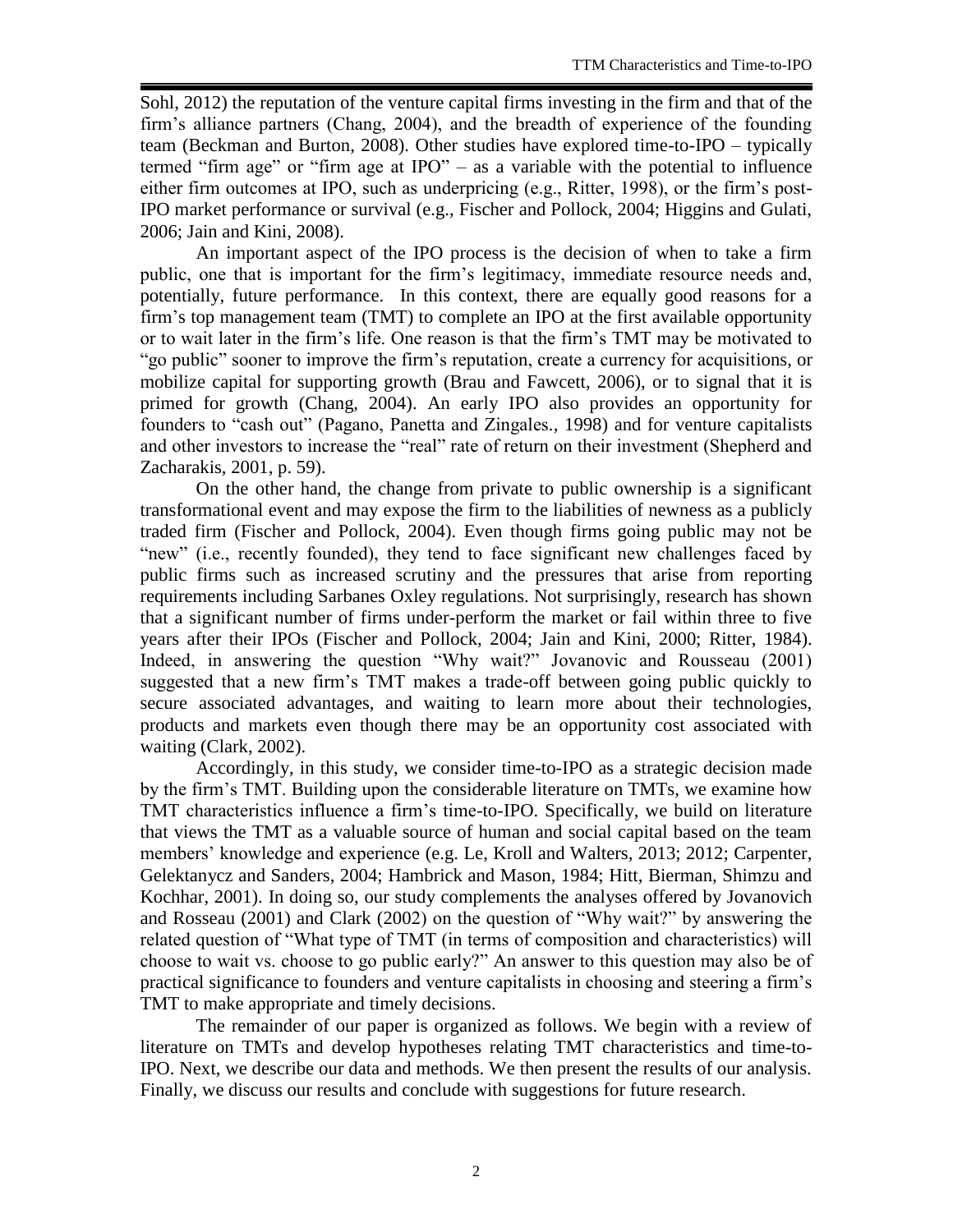# **II. Theoretical Background and Hypotheses**

The examination of the link between TMT demographic characteristics, as proxies for the underlying traits, capabilities, and processes of the team, and firm decisions and outcomes enjoys a long tradition in the strategy literature (Li, 2008; for reviews, see Carpenter, *et al.*, 2004; Hambrick, 2007). For instance, Finkelstein, Hambrick, and Canella (2009) addressed the strategic decision-making of TMTs. One such strategic decision, the subject of our paper, is when or how soon to take a firm public. In addition, TMT knowledge and experience are key sources of human and social capital, affording the firm both direct and indirect access to key resources and potentially influencing performance (Le, *et al.,* 2013; Le, *et al.,* 2012, Carpenter, *et al.*, 2004; Fischer and Pollock, 2004; Hambrick and Mason, 1984; Hitt, *et al.*, 2001; Pfeffer, 1994). Indeed, according to Eisenhardt (2013), TMTs are a key aspect of entrepreneurial firms' success.

Hambrick and Mason (1984) argued that TMT demographic characteristics could be used as proxies for the underlying traits, capabilities, and team processes. Also, as Hambrick (2007) notes, there is considerable evidence that TMT characteristics influence a variety of firm behaviors and outcomes. For example, TMT demographic heterogeneity has been shown to significantly influence the propensity for change (e.g., Grimm and Smith, 1991; Wiersema and Bantel, 1992) and firm outcomes such as firm performance (Glick, Miller and Huber, 1993; Hambrick, Cho and Chen, 1996; Kilduff, Anglemar and Mehra, 2000; Simons, Pelled and Smith, 1999). In the entrepreneurship literature as well, TMT demographic characteristics are routinely identified as proxies for variables that potentially influence firm strategy and performance (e.g., Certo, *et al.*, 2009; Cooper and Bruno, 1977; Daily, Certo, Dalton and Roengpitya, 2003; Eisenhardt and Schoonhoven, 1990; Gilbert, McDougall and Audretsch, 2006; Weinzimmer, 1997; Zimmerman, 2008).

In this study, we too use TMT demographic characteristics as proxies for the human and social capital available to the firm which, in turn, influence the strategic decision to take a firm public. Figure 1 offers a preview of our theoretical model. In the remainder of this section, we use pertinent literature to develop our hypotheses on the relationships among the firm's TMT demographic characteristics and time-to-IPO.

## *Figure 1: Theoretical Model: TMT Characteristics and Time-to-IPO*

**TMT Characteristics**  $MT$  Average Age  $(+)$  $MT$  Average Tenure  $(+)$  $MT Size (+)$ MT Age Heterogeneity (+)  $MT$  Tenure Heterogeneity  $(+)$ MT Functional Heterogeneity (-)

**Control Variables** IPO Years: 1993, 1994, 1995, and 1996 VC Equity Underwriter's Rank Net Income in Prior Year Book Value of Equity in Prior Year

**Time-to-IPO**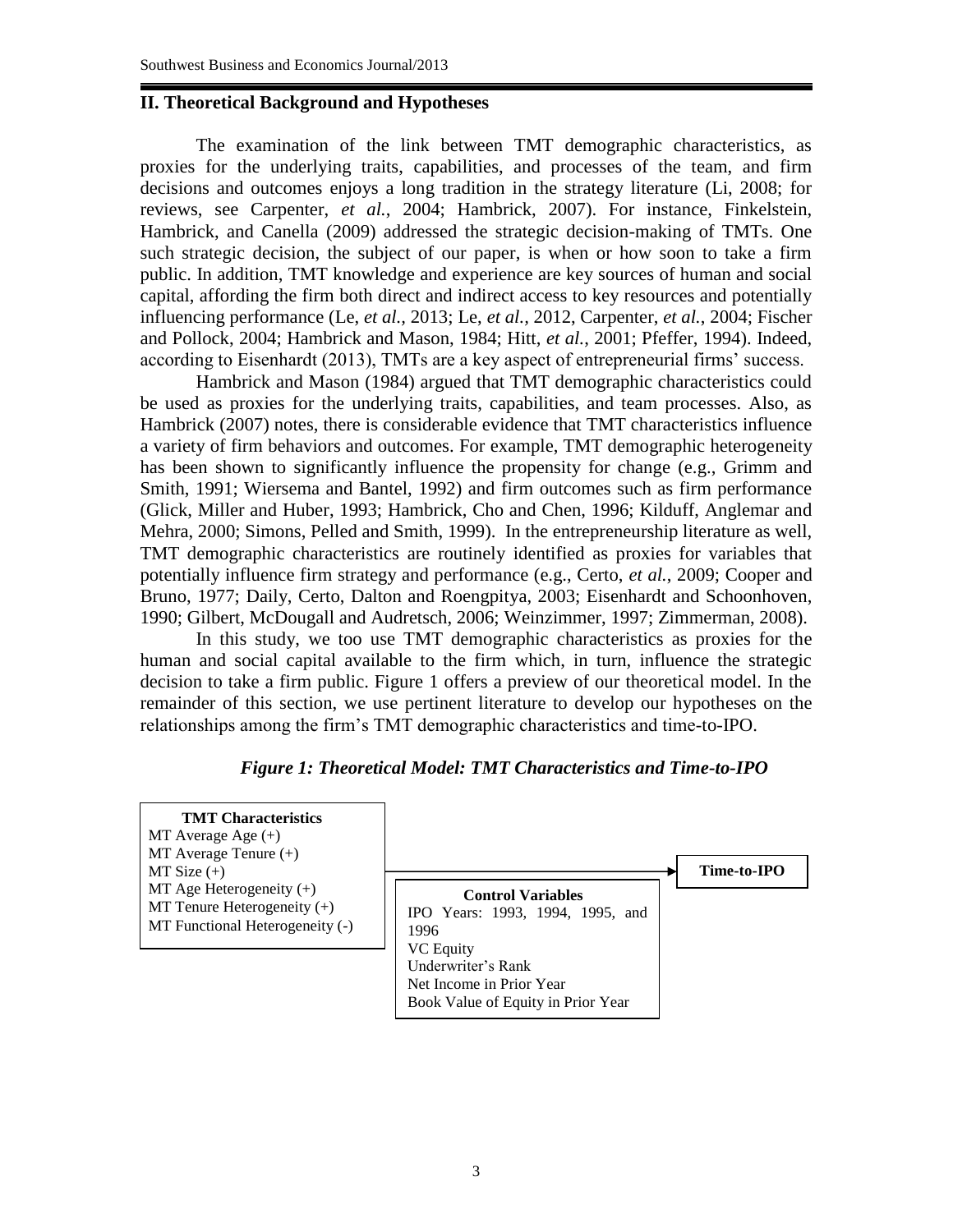# **II.1 TMT Age and Time-to-IPO**

One frequently studied TMT demographic characteristic is age. Hambrick and Mason (1984) argued that age is related to status quo and the willingness to accept change. According to Vroom and Pahl (1971), older managers are more risk-averse than younger managers, and Pegels and Baik (2000) noted that younger managers seek strategic change. Yang, Zimmerman, and Jiang (2011) found that the age of one specific member of the TMT, the CEO, is positively related to a firm's time-to-IPO. They argued that, because going public is a complex strategic change for a firm, younger CEOs are more likely to take their company public earlier in the firm's life than older CEOs.

TMT age has been positively associated with higher levels of experience (Sandberg and Hofer, 1987; Sapienza and Grimm, 1997). Experience, a critical attribute associated with human capital, can potentially increase the capacity of the TMT to combine existing knowledge and resources productively (Hitt, *et al.*, 2001). Experience can also increase confidence and self-efficacy, i.e., the belief that one can successfully accomplish a task (Bandura, 1997).

The age of TMT members also has been used in TMT research as a proxy for networks and affiliations (e.g., Richard and Shelor, 2002) and, more generally, social capital. Social capital enables TMTs to have access to sources of valuable information and knowledge outside the firm (Fischer and Pollock, 2004). From this perspective, it can be argued that older TMTs are likely to have a more network ties to external individuals and organizations when compared to younger TMTs. Such network ties can be a resource to the firm, especially a new firm, which positively influences firm performance (Stuart, et al., 1999).

These positive attributes associated with age suggest that, all else being equal, older TMTs may be able to weigh the pros and cons of completing an IPO earlier versus later in the firm's existence, more inclined to avoid risky decisions than their younger counterparts (Miller and Shamsie, 2001; Vroom and Pahl, 1971), and, in turn, avoid the risk of a failed IPO (Ling, Simsek, Lubatkin and Viega, 2008). Furthermore, older TMTs are likely to take time to develop the organizational capabilities to position the firm to perform well, and to avoid acting hastily to complete an IPO too early in the life of the firm. Accordingly, we hypothesize:

*H1: TMT age is positively related to a firm's time-to-IPO.*

## **II.2 TMT Tenure and Time-to-IPO**

TMT tenure, the length of time during which members have been part of the firm's TMT, is an important characteristic (Epstein, 2013; Pfeffer, 1981) that offers insight into the behavior of TMTs on issues pertaining to strategic change (Boeker, 1989; Wiersema and Bantel, 1992). Long-tenured TMT members form cohesive networks with other members and develop a unique pattern of interactions (Fischer and Pollock, 2004). With time, the TMT members may accumulate deep firm-specific knowledge, and discern the value of their respective competences. Furthermore, team members with relatively long tenure may perceive a high level of personal "investment" in the firm. All of these considerations may enable them to develop a "collective mindset" and a common perspective of the firm, thereby resulting in TMT cohesion, consistent decisions and consistent behaviors (Hambrick and Mason, 1984).

While there are benefits to having a long-tenured TMT, there are some disadvantages. According to Finkelstein and Hambrick, "…firms led by long-tenured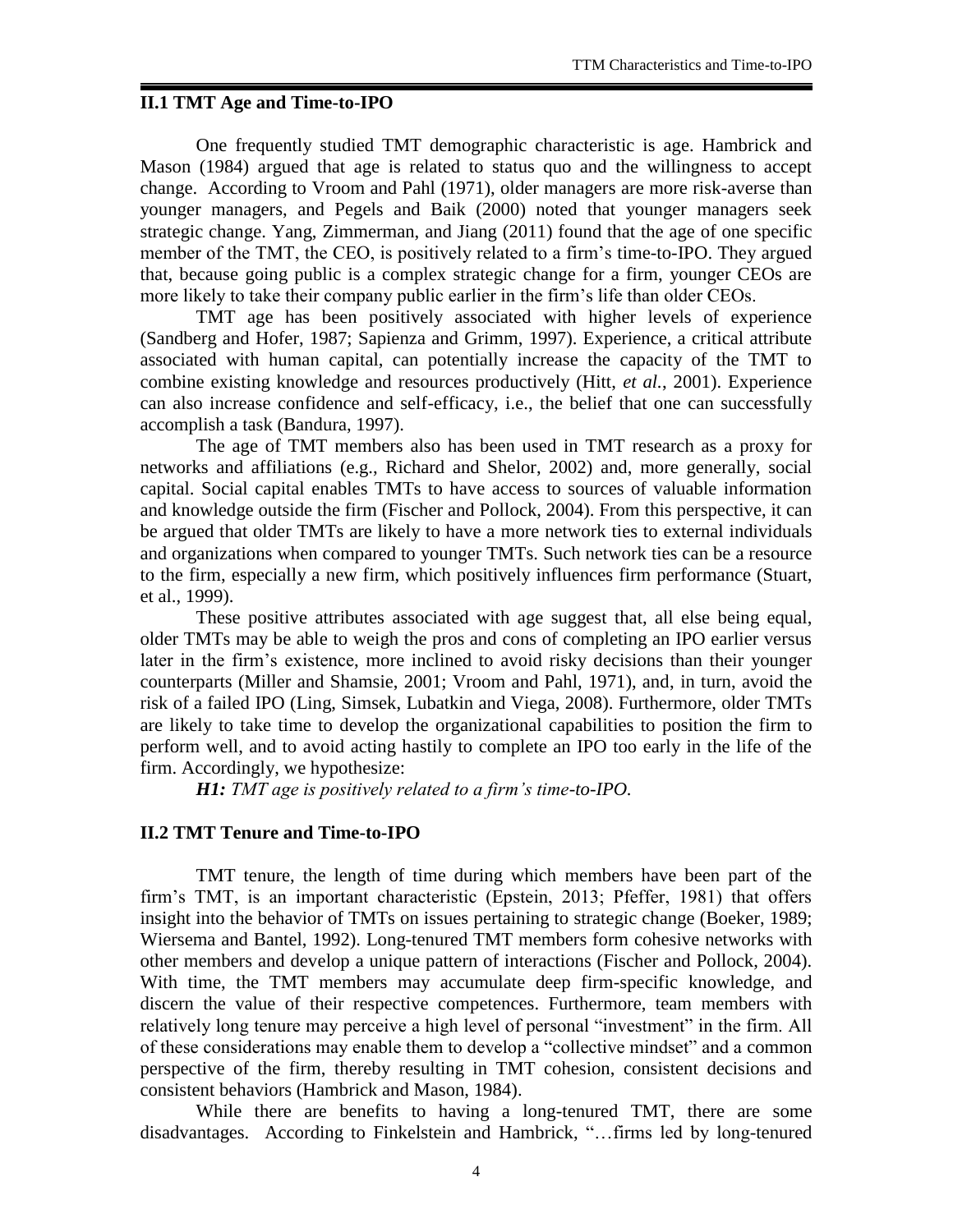executives will tend to have (1) persistent, unchanging strategies, (2) strategies that conform closely to industry averages, and (3) performance that conforms to industry averages" (1990, p. 486). Therefore, long-tenured TMTs may be associated with risk averseness and a strong commitment to a course of action, which may compromise the ability of the firm to change course and adapt as necessary. In the case of an IPO, a potentially risky strategic change, a long-tenured team may be prone to delaying the firm's IPO. Based on the above arguments, we hypothesize as follows:

*H2: TMT tenure is positively related to a firm's time-to-IPO.*

#### **II.3 TMT Size and Time-to-IPO**

TMT size is another frequently studied TMT characteristic. A large TMT means that more resources are available to the firm (Hambrick and D'Aveni, 1992), and more information can be processed and brought to bear on problems, thereby resulting in potentially better decisions (Cummings, Huber and Arendt, 1974; Haleblian and Finkelstein, 1993). Several entrepreneurship studies have found that a larger TMT contributed to more effective problem solving and firm performance compared to smaller TMTs (Cooper and Bruno, 1977; Eisenhardt and Schoonhoven, 1990; Song, Podoynitsyna, van der Bij and Halman, 2008).

Large TMTs, however, tend to experience higher transactions costs, more coordination problems, and more disagreements than small TMTs (Bruderl, Preisenderfer and Ziegler, 1992; Gilbert, *et al.*, 2006; Koeller and Lechler, 2006), and may take longer to make decisions (Thomas and Fink, 1963). In the context of a firm considering an IPO, TMT size may affect the decision to go public. The potential diversity of opinions within large TMTs may result in a longer time taken to agree on a decision to undertake an IPO and the firm going public later in its life. In other words, a larger TMT may make better decisions than a smaller TMT, but take longer to make it. Accordingly, we hypothesize:

*H3: TMT size is positively related to a firm's time-to-IPO.*

### **II.4 TMT Age Heterogeneity and Time-to-IPO**

There is extensive literature examining TMT heterogeneity and its implications for decision making and performance (Zimmerman, 2008). One frequently-studied form of heterogeneity is age heterogeneity. TMT age heterogeneity results from differences in the respective ages of team members. If age is a proxy for perspectives, belief systems, networks and affiliations (Richard and Shelor, 2002), heterogeneity in age implies access to a broader set of perspectives and information (Williams and O'Reilly, 1998) and potentially more creativity in addressing strategic issues (Richard and Shelor, 2002; Wiersema and Bantel, 1992). Indeed, greater TMT age heterogeneity has been linked to better firm outcomes (Kilduff, *et al.*, 2000; Richard and Shelor, 2002; Wiersema and Bantel, 1992).

While there are many positive aspects of age heterogeneity, there are negative consequences too. For instance, age heterogeneity may result in conflict, and conflict may lead to poor decision processes (Amason, 1996; Jehn, 1995; Jehn, Northcraft and Neale, 1999), slower decisions, (Miller, Burke and Glick, 1998). In the context of an IPO, such conflicts may delay the decision to take the company public. Accordingly, we hypothesize:

*H4: TMT age heterogeneity is positively related to a firm's time-to-IPO.*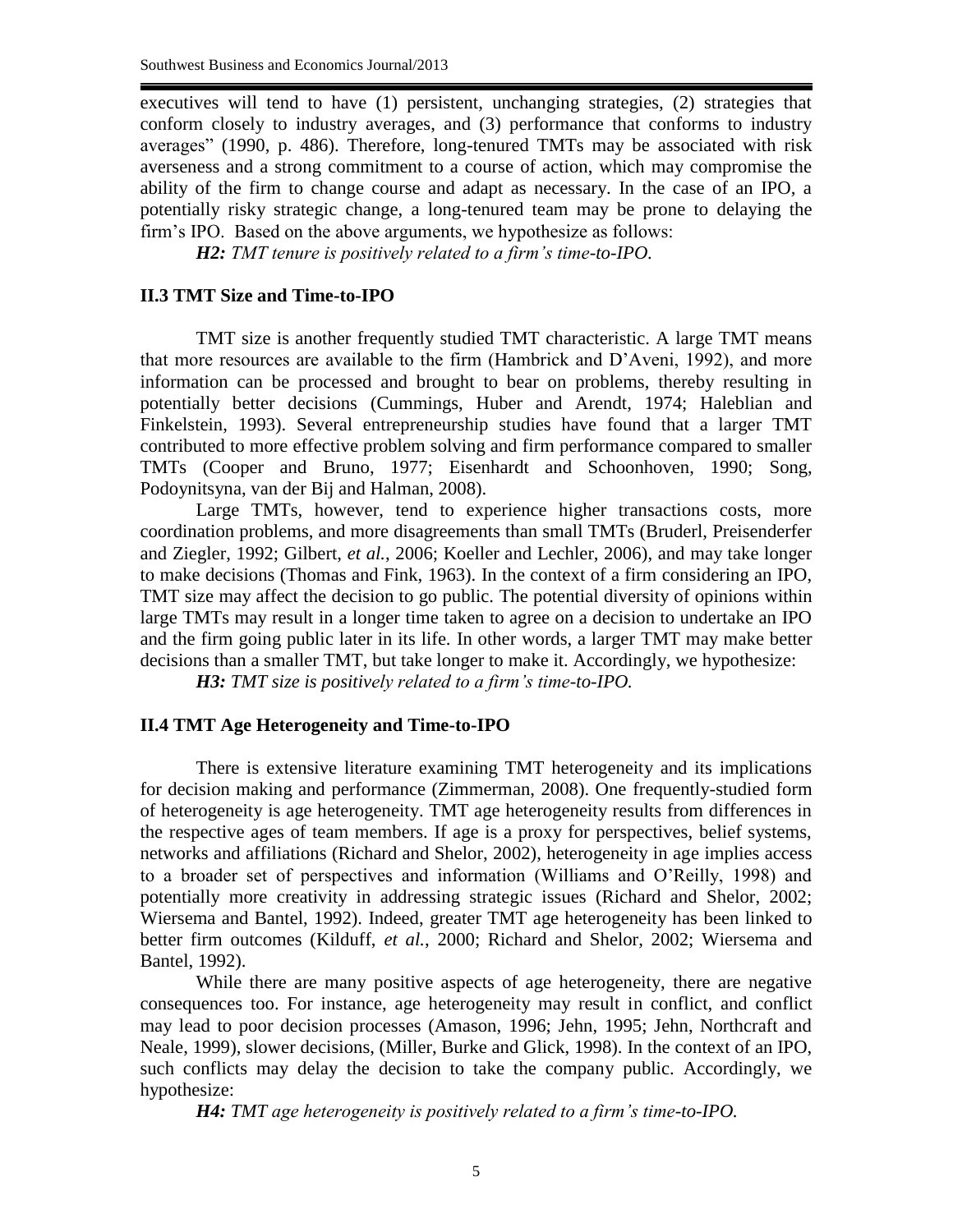# **II.5 TMT Tenure Heterogeneity and Time-to-IPO**

A second form of TMT heterogeneity is that of heterogeneity in team members' tenure. Heterogeneity in TMT tenure implies that TMT members were hired at different times. In a firm preparing for an IPO, some TMT members may be founders of the firm while others are recruited to bring in skills and experience critical to strategic flexibility and emergent demands such as those related to an IPO (Bantel and Jackson, 1989; Certo, 2003; Wiersema and Bantel, 1992; Zimmerman, 2008). Tenure heterogeneity within the TMT has been found to benefit firm performance and strategic change (Hambrick, *et al.*, 1996; Murray, 1989; Wiersema and Bantel, 1992).

Negative aspects of TMT tenure heterogeneity include less social integration, higher turnover, and poorer communication than teams with less heterogeneity (Bantel and Jackson, 1989; Williams and O'Reilly, 1998). Bantel (1993) argued that teams with higher tenure *homogeneity* form a cohort that influences consensus and is positively related to reaching a consensus in a strategic decision. In addition, as in the case of age heterogeneity, tenure heterogeneity may lead to conflicting perspectives and slower decisions which in the context of an IPO may delay the IPO event. Accordingly, we hypothesize:

*H5: TMT tenure heterogeneity is positively related to a firm's time-to-IPO.*

## **II.6 TMT Functional Heterogeneity and Time-to-IPO**

A third frequently studied form of TMT heterogeneity is that of functional heterogeneity. Although top managers are thought to have a generalist's perspective (Hambrick and Mason, 1984), many top managers have a functional specialization (Gupta, 1984). Hambrick and Mason (1984) argued that a top manager's functional experience provides a functional orientation that influences his/her decisions. In new firms, the founding team members were found to have emphasized the functional areas in which they were experienced (Boeker, 1989). Researchers have argued that greater heterogeneity in the functional backgrounds of team members increases variety in the environmental scanning alternatives and effective decision making, influences competitive action and response, leads to creativity and innovation, influences strategic decision making, and improves firm performance (Bantel and Jackson, 1989; Glick, *et al.*, 1993; Hambrick and Mason, 1984; Hambrick, *et al*., 1996; Lant, Millikan and Batra*,*1992; Murray, 1989; Roure and Keeley, 1990; Weinzimmer, 1997; Williams and O'Reilly, 1998; Zimmerman, 2008). In addition, Buyl, Boone, and Matthyssens (2012- 13) posited that knowledge diversity enables a TMT to offer a balanced attention on exploratory and exploitive issues.

Eisenhardt and Schoonhoven (1990) found that a TMT with more functional heterogeneity can better address strategic opportunities and better enable the firm to grow, and Eisenhardt (2013) argued that large, diverse teams which have worked together in the past are positively related to firm performance. A team experienced across functional areas (e.g., finance, human resources, marketing, operations, technology) enables the firm to respond to challenges and opportunities more effectively than a team focused in one functional area (e.g., technology)**.** Heterogeneity in the top managers' functional background provides a signal to investors about the quality of an IPO firm, and firms with a management team with greater functional background heterogeneity were found to raise more money at IPO than those with a less heterogeneous team (Zimmerman, 2008).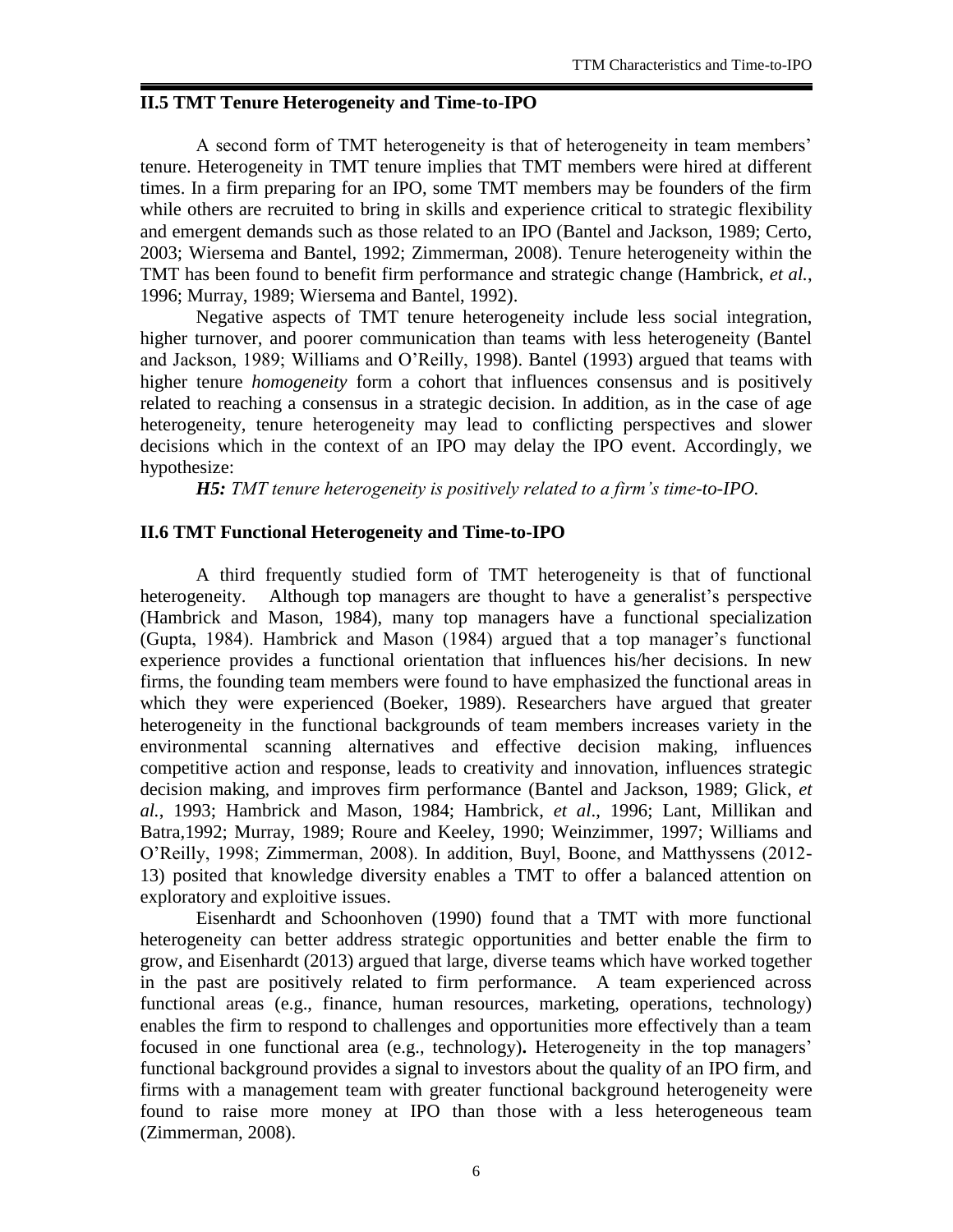We anticipate that functional heterogeneity will provide the TMT with breadth of perspective, effective decision making, and better address strategic opportunities such as taking a firm public and will enable the firm to go public earlier in the life of the firm. Accordingly, we hypothesize:

*H6: TMT functional heterogeneity is negatively related to a firm's time-to-IPO.*

#### **III. Data and Variables**

To test our hypotheses, we analyzed a sample of firms in the pre-packaged software industry (SIC code 7372) that completed their IPO during the period of January 1, 1993 through December 31, 1997. Researching a single industry has the methodological advantage of isolating industry effects from confounding relationships between the independent and dependent variables (Dess, Ireland and Hitt*,* 1990). The prepackaged software industry was selected because a large number of firms in this industry completed their IPO during a period of significant IPO activity preceding the dot-com bubble. According to the IPO Reporter and IPO Data, 243 US based software firms completed their IPOs during the period between January 1, 1993 and December 31, 1997.

The primary data source for the study was the prospectus issued at the time of the firm's IPO. We were able to obtain IPO prospectuses for 172 of the 243 firms. Nevertheless, our sample was representative of the population of pre-packaged software firms that completed their IPO between 1993 and 1997. The average IPO value of the population was \$30.6 million and the average IPO value of firms in our sample was \$32.7 million.

For each of the firms, we collected the following data:

#### **III.1 Dependent Variable**

*Time-to-IPO***.** Time-to-IPO was measured as the time (in years) elapsed from a firm's date of incorporation to the date of the IPO.

#### **III.2 Independent Variables**

For the purposes of this study, the TMT comprised the individuals listed in the prospectus as the management team (Shrader, Oviatt and McDougall*,* 2000). This includes all of the top officers and the key decision makers of the company such as the Chief Executive Officer, Chief Financial Officer, Chief Operating Officer, as well as all the managers listed in the management section of the IPO prospectus (Murray, 1989). Data on TMT demographic characteristics and heterogeneity were collected from the biographies of the members in the IPO prospectus and S1 and SB-2 filings with the SEC.

*TMT average age* was calculated as the sum of the individual TMT members' age divided by the number of TMT members.

*TMT average tenure* was measured using the average time in years between an individual TMT member's hire date and the IPO date. A lower number indicates that the team has been put together close to the date of the IPO, and a higher number indicates that the team was put in place earlier in the life cycle of the firm.

*TMT size* was calculated as the number of members in the firm's TMT.

*TMT age heterogeneity.* Age heterogeneity was computed as the coefficient of variation of the team members' age (Murray, 1989; Richard and Shelor, 2002). The coefficient of variation is calculated by dividing the standard deviation by the mean. A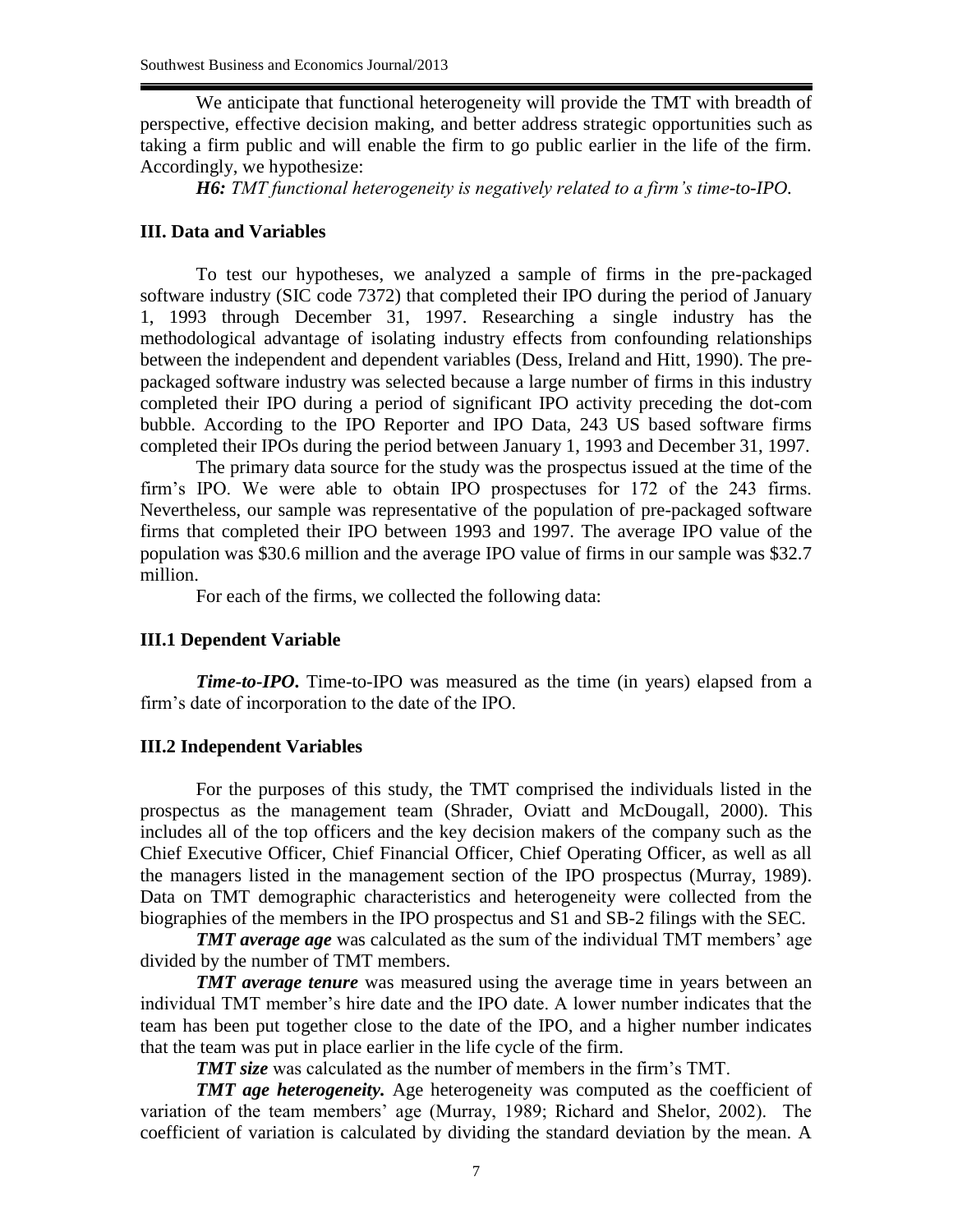high score indicates age heterogeneity and a low score indicates lack of age heterogeneity. The coefficient of variation, being scale-invariant, has been used by researchers in preference to other measures such as standard deviation because of its superior psychometric properties (Allison, 1978; Kilduff et al., 2000).

*TMT tenure heterogeneity*. Tenure heterogeneity was calculated as the coefficient of variation of the top managers' tenure (Murray, 1989), where a high score indicates tenure heterogeneity and low score indicates lack of tenure heterogeneity. As in the case of age heterogeneity, we used the coefficient of variation to measure tenure heterogeneity instead of other measures such as standard deviation because of its superior psychometric properties.

*TMT functional heterogeneity.* Functional heterogeneity was calculated using Blau's (1977) heterogeneity index (1 -  $\sum i^2$ ), where *i* is the proportion of TMT members with a background in a given functional area, e.g., finance, human resources, general management, marketing, operations, R&D, information technology, and legal (see Boeker, 1989; Tihanyi, Ellestrand, Daily and Dalton*,* 2000; Zimmerman, 2008). A high score indicates a high level of heterogeneity in the functional backgrounds of team members, whereas a low score indicates a lack of functional heterogeneity.

## **III.3 Control Variables**

To control for the effects, if any, of the IPO market environment and other aspects of the firm itself on its performance, we treated the following as control variables:

*IPO year.* The period covered by the study (1993-1997) witnessed varying capital market conditions, with 1993 and 1996 being regarded as "hot markets" for IPOs (Zimmerman, 2008). To control for the effects of these varying conditions on IPO activity, we created the following dummy variables: IPOyear1993, IPOyear1994, IPOyear1995 and IPOyear1996. If a firm completed its IPO in 1993, the IPOyear1993 dummy will have a value 1 and all other IPOyear dummy variables will have a value of 0. If a firm completed its IPO in 1994, the IPOyear1994 dummy will have a value 1 and all other IPOyear dummy variables will have a value of 0. IPOyear1995 and IPOyear1996 were coded in the same manner. If a firm completed its IPO in 1997, all of the IPOyear dummy variables were calculated as 0.

*VC equity.* Past research has demonstrated the critical role played by venture capitalists' (VC) support in ensuring that a firm raises sufficient capital through an IPO (e.g., Brav and Gompers, 1997; Chang, 2004; Gompers, 1995; Gulati and Higgins, 2003). We measured VC involvement as the percentage of equity held by VCs, as declared in the firm's IPO prospectus.

*Underwriter reputation.* Past research has shown that the reputation of the lead underwriter influences the capital raised by the firm through an IPO (Beatty and Ritter, 1986; Gulati and Higgins, 2003; Lange, Bygrave, Nishimoto, Roedel and Stock, 2001). We measured underwriter reputation using the index created by Carter, Dark and Singh (1998). A value of 0 denotes the lowest reputation, whereas a value of 9 denotes the highest reputation.

In addition, we used two variables to control for the prior performance of firms:

*Net income during prior year* was measured as the net income declared by the firm for the full financial year immediately preceding the IPO date.

*Book value of equity during prior year* was measured as the book value of equity declared by the firm for the full financial year immediately preceding the IPO date. The book value of equity can be either a positive or a negative value, depending on whether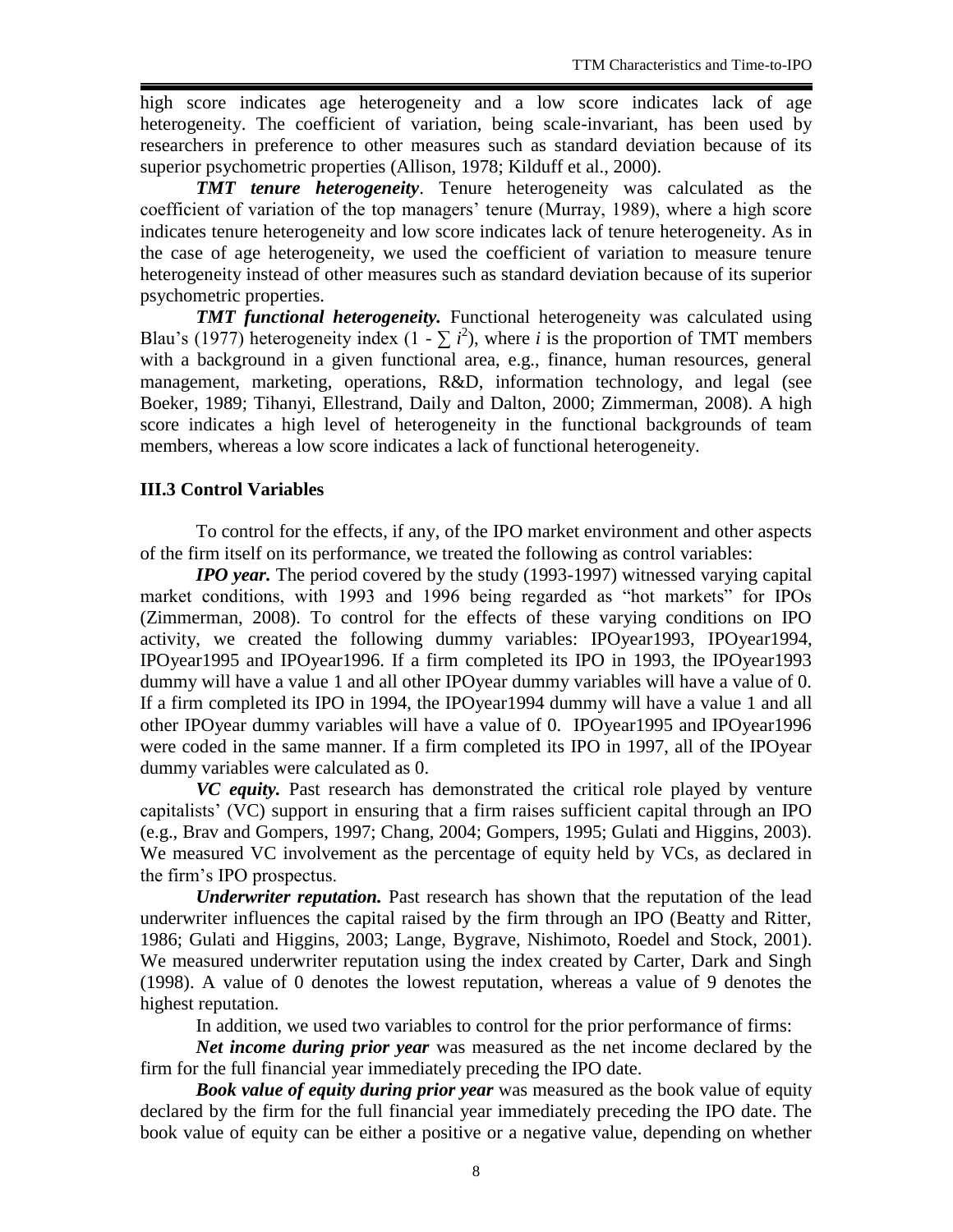the firm has accumulated retained earnings or losses during its lifespan prior to the IPO. Accordingly, it can serve as a cumulative or summary record of firm performance.

#### **IV. Results**

We present the descriptive statistics and bivariate correlations in Table 1. To test the relationships between TMT variables and time-to-IPO, we estimated hierarchical regression models with Time-to-IPO as the dependent variable, and the TMT variables and the control variables as the independent variables. In Model 1, we regressed only the control variables against Time-to-IPO. In Model 2, we included the three TMT demographic variables (TMT Average Age, TMT Average Tenure and TMT size) along with the control variables. In Model 3, we included the three TMT heterogeneity variables (TMT Age Heterogeneity, TMT Tenure Heterogeneity and TMT Functional Heterogeneity) with the rest of the variables. We present the results of this analysis in Table 2.

|                         |             | Std. |            |            |           |                         |           |      |      |
|-------------------------|-------------|------|------------|------------|-----------|-------------------------|-----------|------|------|
| <b>Variables</b>        | <b>Mean</b> | Dev. | 1          | 2          | 3         | $\overline{\mathbf{4}}$ | 5         | 6    | 7    |
| 1.TMT Average           |             |      |            |            |           |                         |           |      |      |
| Age                     | 43.25       | 4.41 | 1.00       |            |           |                         |           |      |      |
| 2.TMT Average           |             |      |            |            |           |                         |           |      |      |
| Tenure                  | 3.49        | 2.27 | 0.08       | 1.00       |           |                         |           |      |      |
| 3.TMT Size              | 6.54        | 2.34 | $-0.22$ ** | $-0.04$    | 1.00      |                         |           |      |      |
| 4.TMT Age               |             |      |            |            |           |                         |           |      |      |
| Heterogeneity           | 0.15        | 0.05 | $-0.07$    | 0.05       | $-0.01$   | 1.00                    |           |      |      |
| 5.TMT Tenure            |             |      |            |            |           |                         |           |      |      |
| Heterogeneity           | 0.74        | 0.31 | $-0.12$    | $-0.21$ ** | $0.25***$ | 0.00                    | 1.00      |      |      |
| <b>6.TMT</b> Functional |             |      |            |            |           |                         |           |      |      |
| Heterogeneity           | 0.69        | 0.14 | $-0.21$ ** | $-0.14$    | $0.44***$ | 0.02                    | $0.32***$ | 1.00 |      |
| 7.Time-to-IPO           | 7.80        | 4.44 | 0.09       | $0.63***$  | $0.18*$   | 0.02                    | $0.19*$   | 0.09 | 1.00 |

*Table 1: Summary Statistics and Correlations for Key Variables*

 $N = 155$ 

\*\*\* indicates significance at p<0.01 (two tailed)

\* indicates significance at p<0.05 (two-tailed)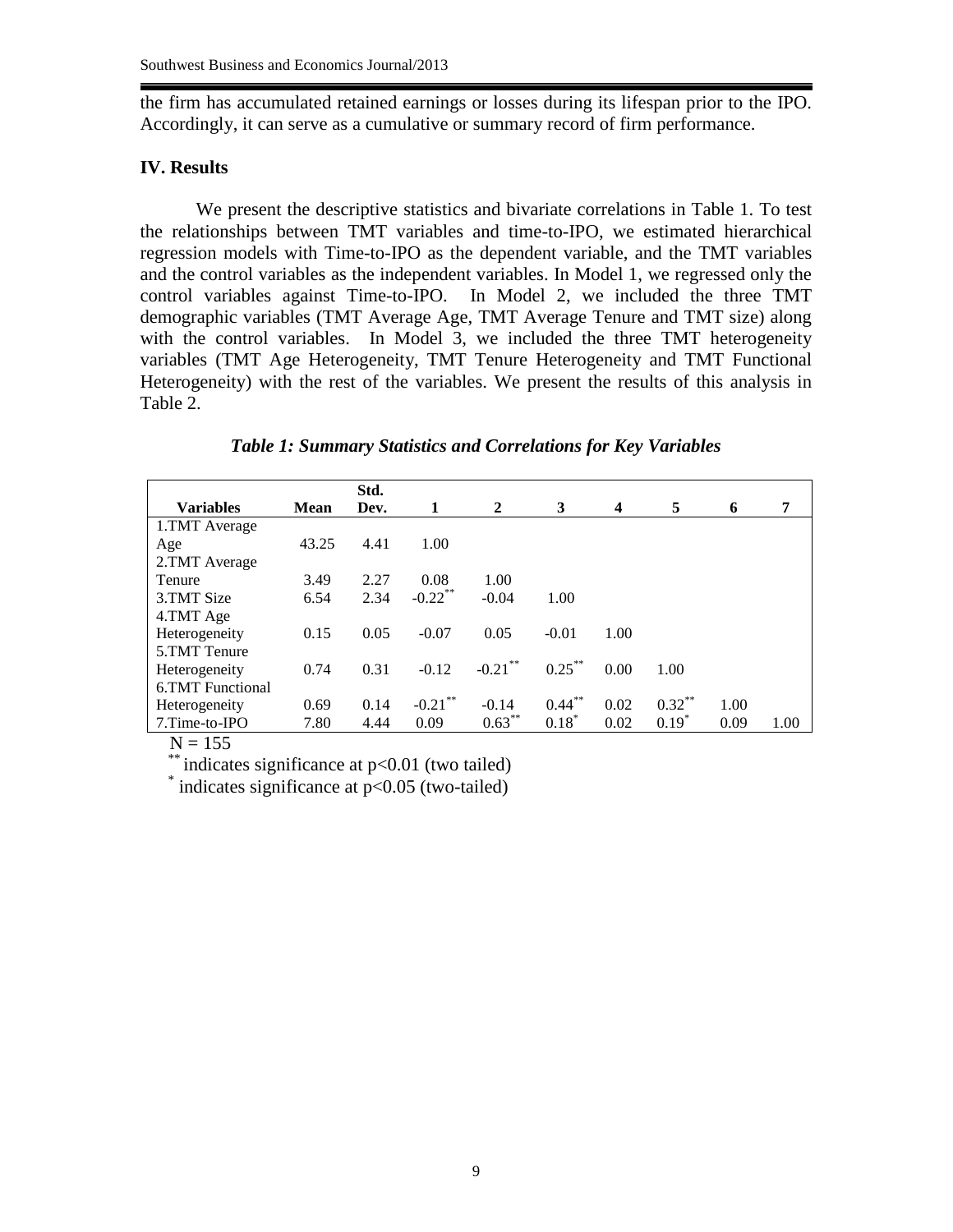| <b>Dependent variable:</b><br><b>Time-to IPO</b>                | Model 1<br>Beta coeff. | Model 2<br>Beta coeff.     | Model 3<br>Beta coeff.     |
|-----------------------------------------------------------------|------------------------|----------------------------|----------------------------|
| (Constant)                                                      |                        |                            |                            |
| IPO-year 1993                                                   | $-0.01$                | 0.04                       | 0.04                       |
| IPO-year 1994                                                   | $-0.06$                | $-0.04$                    | $-0.06$                    |
| IPO-year 1995                                                   | $-0.06$                | 0.04                       | 0.00                       |
| IPO-year 1996                                                   | $-0.14$                | $-0.14$                    | $-0.13$                    |
| <b>VC</b> Equity                                                | $-0.01$                | 0.00                       | 0.02                       |
| Underwriter's Rank                                              | 0.08                   | 0.03                       | $-0.01$                    |
| Net income prior year                                           | $0.18*$                | $0.11^{\dagger}$           | 0.10                       |
| Book value of equity prior year                                 | 0.05                   | 0.04                       | 0.03                       |
| TMT Average Age                                                 |                        | $0.11^{\dagger}$           | $0.12*$                    |
| <b>TMT</b> Average Tenure                                       |                        | $0.62***$                  | $0.69***$                  |
| <b>TMT Size</b>                                                 |                        | $0.23***$                  | $0.15*$                    |
| TMT Age Heterogeneity                                           |                        |                            | 0.00                       |
| <b>TMT Tenure Heterogeneity</b>                                 |                        |                            | $0.26***$                  |
| <b>TMT Functional Heterogeneity</b>                             |                        |                            | 0.07                       |
| <b>Adjusted R-squared</b><br>Change in R-squared<br>F statistic | 0.02<br>1.39           | 0.46<br>0.43<br>$12.94***$ | 0.52<br>0.07<br>$13.11***$ |
| N                                                               | 155                    | 155                        | 155                        |

|  | Table 2: Models of Relationships among TMT Characteristics and Time-to-IPO |  |
|--|----------------------------------------------------------------------------|--|
|  |                                                                            |  |

\*\* indicates significance at  $p < 0.01$ 

 $*$  indicates significance at  $p < 0.05$ 

 $\dagger$  indicates significance at  $p < 0.10$ 

Among the control variables, only Net Income during the prior year appears to influence Time-to-IPO significantly in Models 1 and 2; however, it is not a significant influence on Time-to-IPO in the full model (Model 3).

Results from Model 2 show that TMT average tenure and TMT size are highly significant (at  $p < 0.01$ ) predictors of Time-to-IPO, whereas TMT average age is somewhat less so. However, the coefficients of all three variables have positive signs, thereby offering support for our Hypotheses 1, 2 and 3 (i.e., TMT average age, TMT average tenure and TMT size respectively will be positively associated with Time-to-IPO).

Results from Model 3 indicate that among the TMT heterogeneity variables, only TMT tenure heterogeneity has a significant ( $p < 0.01$ ) and positive association on Timeto-IPO. This result offers support for our Hypothesis 5, that TMT tenure heterogeneity will be positively associated with Time-to-IPO. However, the coefficients of the variables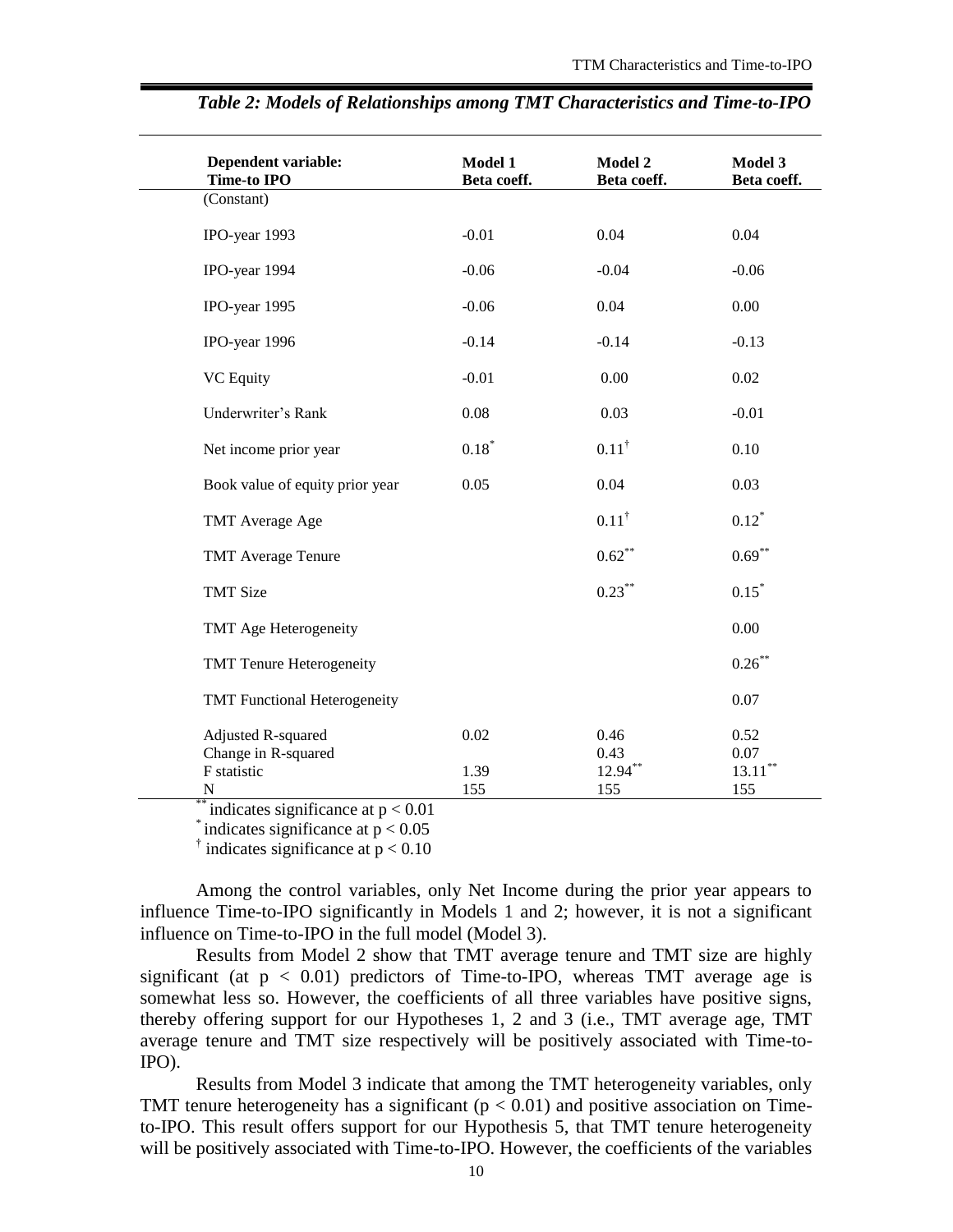TMT age heterogeneity and TMT functional heterogeneity are not significant. In other words, the regression results do not offer support for our Hypothesis 4 (i.e., TMT age heterogeneity will be positively associated with Time-to-IPO) and Hypothesis 6 (i.e., TMT functional heterogeneity will be negatively associated with Time-to-IPO).

# **V. Discussion**

The focus of this paper is the set of relationships among a firm's TMT characteristics and its time-to-IPO. We found that the firm's TMT's demographic characteristics and heterogeneity are related to its time-to-IPO. The results presented in this paper contribute to our understanding of the TMT's role in achieving a major milestone in a firm's life, viz., IPO, specifically, time-to-IPO, and its determinants. The fact that we obtained these results – that TMTs with specific characteristics choose to wait longer – in the pre-packaged software industry, an industry that is susceptible to network effects and first-mover advantages, is notable.

Some TMTs may need more time to prepare the firm to face the changes associated with transitioning from a privately held firm to a publicly held one, as well as in managing the attendant risks. The pre-IPO time period involves learning on the part of the TMT members about the intricacies of their firm's technologies, products and markets. Such learning has the potential to significantly enhance profitability after the firm becomes public, and thereby mitigate the opportunity cost of waiting to complete the IPO. This is part of the trade-off that Jovanovic and Rousseau (2001) refer to when they raised the question: "why wait" to complete IPO?

Our findings include that of a positive relationship between TMTs' age and timeto-IPO. An IPO is a risky strategy for the firm. Hambrick and Mason (1984), Vroom and Pahl (1971), among others, have argued that older TMTs tend to be more risk-averse than younger TMTs and tend to favor *status quo*. Along the same as the above, Yang, et al. (2011) found that relatively older CEOs are more likely to complete an IPO later in the firm's life rather than earlier. Our results reinforce these findings and indicate that teams composed of older members waited longer in the life of the firm to go public.

In part, this study is about TMTs that were in place at the firm's IPO. Beckman, Barton and O'Reilly (2007) tracked TMT membership changes, i.e., entrances and exits, which had occurred in "early teams" of 161 firms in multiple industries. Their findings showed that human capital, e.g., functional diversity, and social capital, e.g., background diversity in terms of the number of firms with which the top managers were previously associated, were positively related to the likelihood of their firms reaching major milestones, e.g., completing a successful IPO. Our finding that TMT team tenure was positively related to time-to-IPO adds depth to the findings of Beckman, *et al*. (2007). Long tenured teams can be thought of as potentially comprising members who were present at "creation" or very early in the life of the firm, have a "vision" for the firm, and have firm-specific knowledge of the firm. Longer tenured teams develop human and social capital they acquire over their team tenure; they may take the time necessary to learn what the firm needs to transition from a privately held firm to a publicly held one.

The environment within firms looking to achieve an IPO tends to be rather turbulent. The environment calls for learning on the part of the TMT – readying the firm to become a successful public firm, learning to deal with the uncertainties surrounding the IPO event, and adapting to the expectations of the new stakeholders. Halbelian and Finkelstein (1993) showed that, in turbulent environments, benefits associated with the ability of relatively large teams to deal with the challenges of the environment outweigh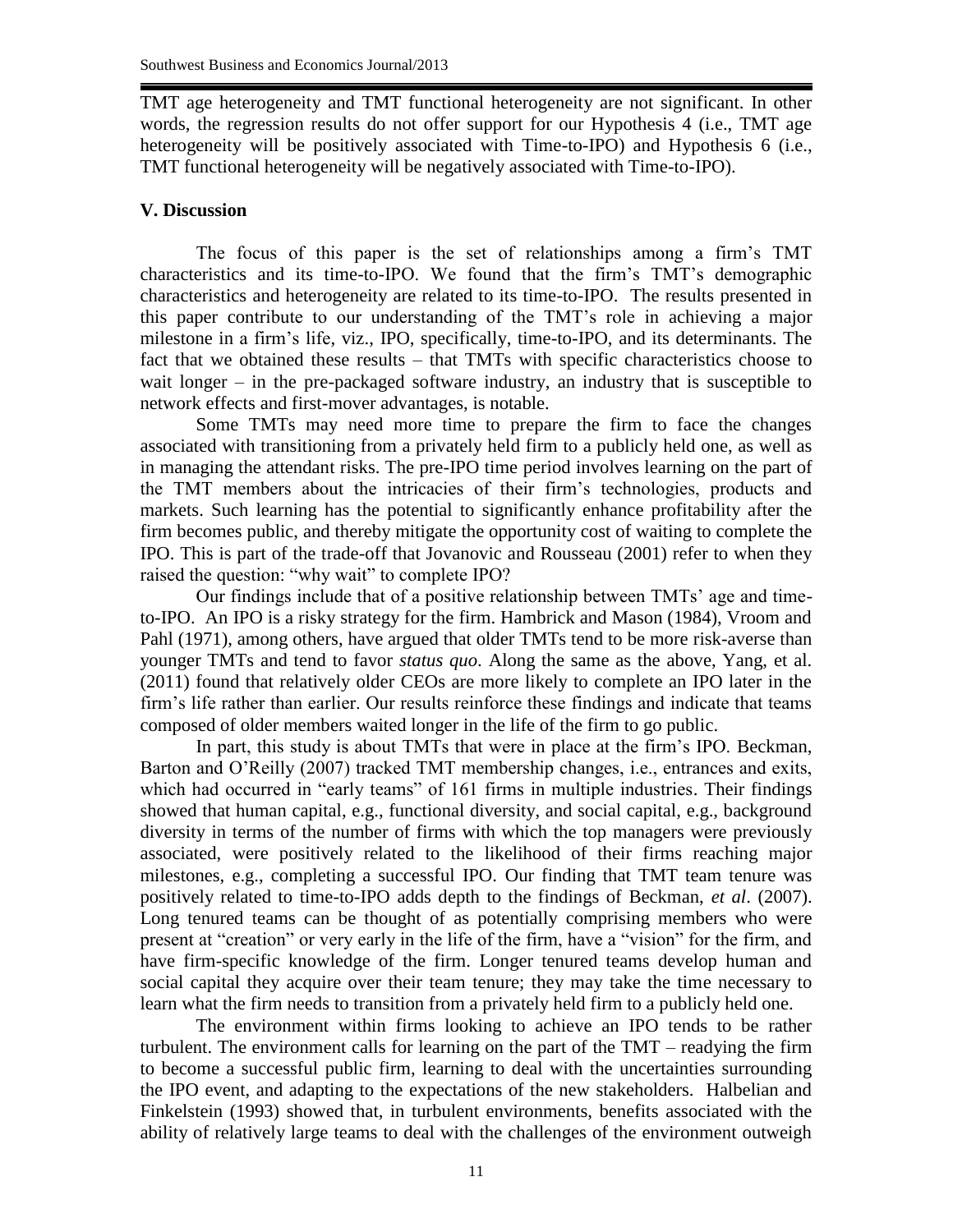the costs and inefficiencies often associated with such teams. The results presented in this study offer yet another aspect of the TMT size effect: in the turbulent environment of firms contemplating IPO, the process-related friction associated with relatively large teams may stretch out the IPO calendar.

The time cycle over which TMTs have come together, namely in a short hiring cycle or rather long hiring cycle, as reflected in TMT's tenure heterogeneity, also seemed to matter. Each new addition to the TMT tends to add a member with a different frame of reference. Such additions to the TMT seemed to make a difference. An IPO is a strategic change and involves restructuring. Learning to initiate and successfully complete the change can be critical to the success of newly public firms. Findings presented in this paper with respect to TMT tenure heterogeneity lend further support to the findings of Wiersema and Bantel (1992) that TMT tenure heterogeneity was positively related to strategic change. The results presented in this paper extend Wiersema and Bantel (1992) to early stage firms and to IPO-related decisions.

The lack of significant relationships between age heterogeneity and time-to-IPO as well as between functional heterogeneity and time-to-IPO merit some explanation. The absence of a significant relationship between age heterogeneity and time-to-IPO may be due to the relative homogeneity in the age of the TMT members in the population of firms examined in our study. This may be indicative of the way the teams come to form, viz., members seek out other members from the same age cohort, in this industry. Along the same lines as the above, a relatively high level of functional homogeneity may be expected in TMTs that are about to go public. The firms need a requisite amount of functional bandwidth to cope with the diversity of challenges the firms will face around the IPO event. The firms consequently may look like each other with respect to the functional diversity of the members. Accordingly, we find no significant relationship between functional heterogeneity and Time-to-IPO. It is possible that the tendency to form a TMT within the same age cohort and for firms to assemble members with high functional homogeneity is particularly likely in the sample of firms (i.e., from the prepackaged software industry) that we examined and may not be generalizable to other industries.

Our study has several other limitations as well. We focused our attention on TMT characteristics and the decision to take the firm public. However, the decision to take the firm public is often influenced by the strategic decisions of the venture capital firms and underwriters. For example, the VC firms have exit plans for their portfolio companies. Though we have attempted to indirectly account for these aspects by including controls pertaining to the equity held by VCs and underwriter rank, it would be useful to include measures that address these issues directly. Also, in studying TMT tenure heterogeneity it is important to note that many firms replace the founding and/or early stage CEO with a seasoned CEO just prior to the public offering in order to provide a sign of competence and experience to the equity market. Thus shorter tenure may be influenced by a strategic decision of the board to strengthen the company. Finally, we note that our study was based on a sample of firms in one industry, viz., the pre-packaged software industry. As the pre-IPO learning process and, consequently, the time-to-IPO tends to vary significantly from industry to industry, we suggest caution in extending the conclusions of our study to other industries.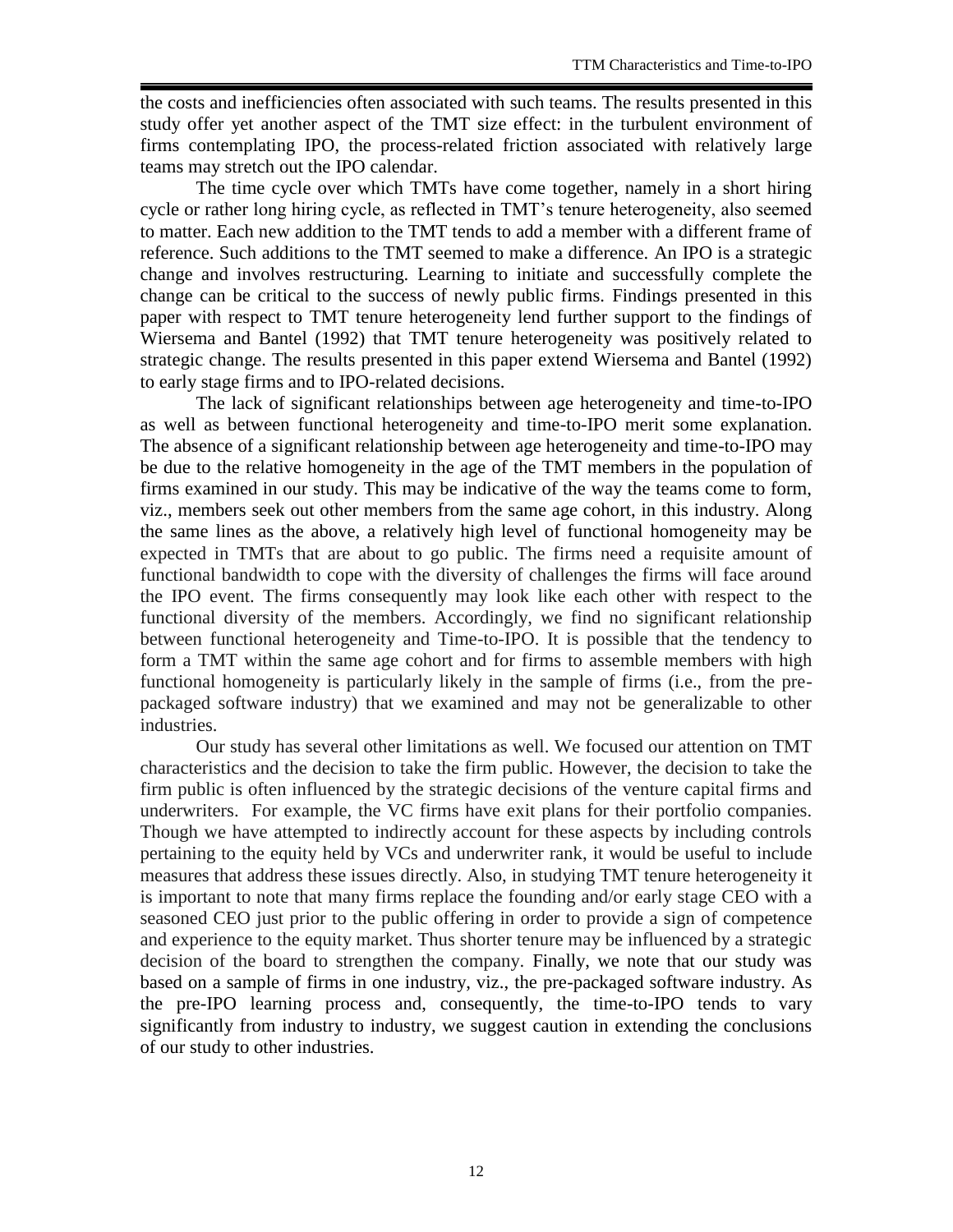# **VI. Conclusion**

In this study, using a sample of technology firms in the pre-packaged software industry that completed their IPO during the mid-1990s, we explored how a firm's TMT demographic characteristics and heterogeneity influenced its time-to-IPO. Our analysis revealed the key influences of TMT age, tenure, size, and tenure heterogeneity on the venture's Time-to-IPO.

Though our results increase our understanding of antecedents of the time it takes for a firm to go public, they still do not open the "black box" of the decision to go public or the consequences of this decision. Accordingly, we identify four distinct and related issues for future research. These are implicitly referred to in the literature on IPOs and alluded to in this paper.

The first one focuses on a firm's readiness for an IPO. What are the attributes of a firm that is IPO-ready? What attributes are more important for readiness, and what attributes are less important? What is the sequence in which successful entrepreneurs and top executives proceed to build IPO-ready firms? A better understanding of the pre-IPO process would be valuable.

A second issue pertains to the question of whether a firm's TMT should take the firm public sooner rather than later in its life to improve the firm's performance. Does the readiness of the firm matter for its IPO or long-term performance, or is it better to take advantage of windows of opportunity in the financial markets to go public and then use the newly acquired capital and resources to "muddle" through to success? In other words, what role does time-to-IPO play in moderating (or mediating) the relationships between TMT characteristics and time-to-IPO? Indeed, as Daily *et al.*, (2003) noted, there may be unidentified moderating influences on the performance of new firms.

A third area for potential future research relates to a question that is raised by Chemmanur and Fulghieri (1999), viz., when is it optimal for a firm to go public instead of financing its growth through a private placement of equity? Chemmanur and Fulghieri (1999, p. 252) demonstrate through their model that:

"…(i)n equilibrium, firms go public only when a sufficient amount of information about them has accumulated in the public domain (so that the costs to outsiders of assessing true firm value becomes sufficiently small); younger firms, which entail a greater information acquisition cost, choose the venture capitalist in equilibrium."

A fourth area is that of some newly minted public firms taking a U-turn and going private. From time to time in business history, "going private" waves have occurred – the most recent wave being in 2006-2007. Leveraged buyouts, management buyouts, and corporate restructurings form a separate stream of research dealing with relatively old firms and firms in special situations. Yet, there may be some parallels between "going public" and "going private," decisions that are worth exploring.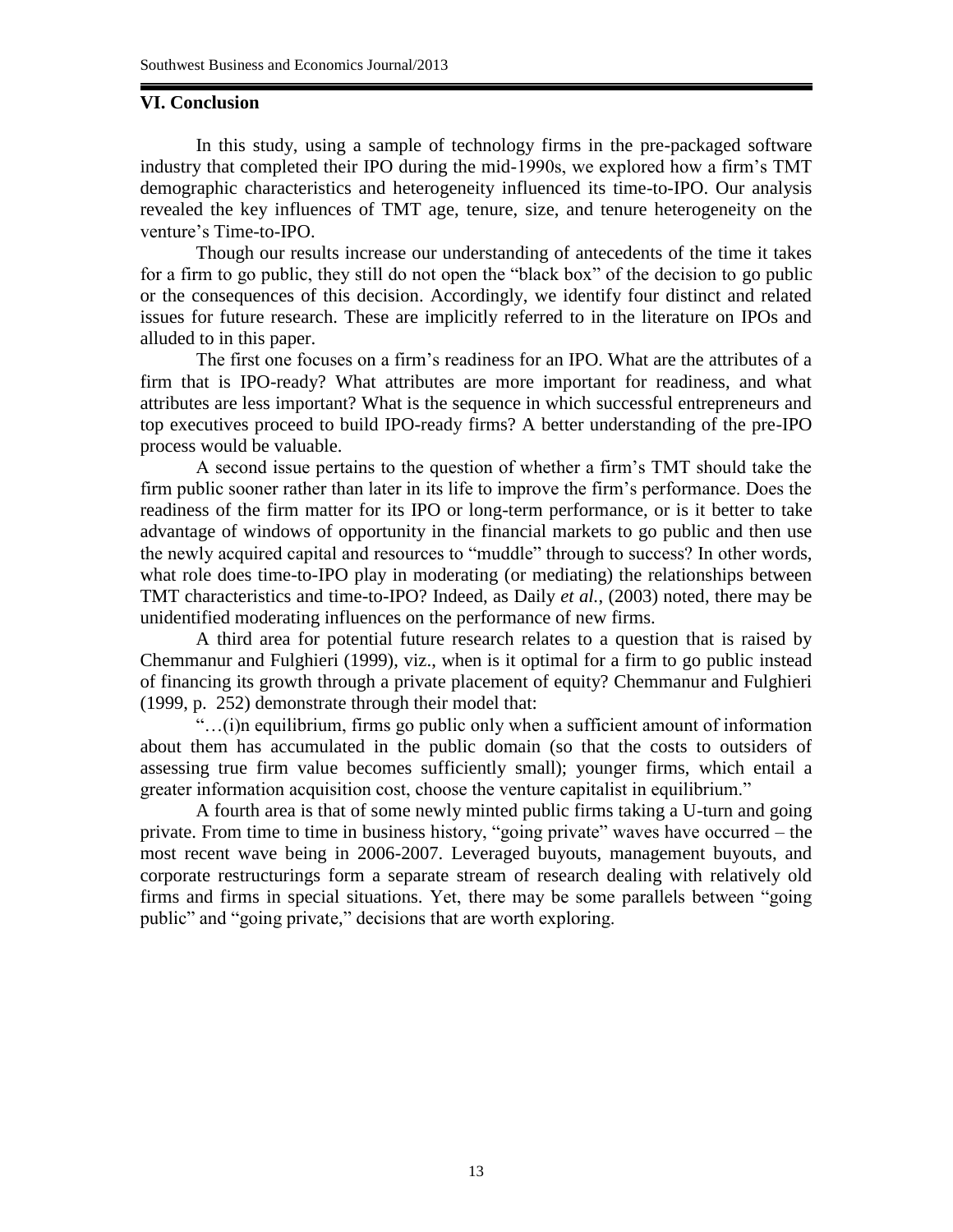### **References**

- Allison, P.D. (1978). 'Measures of inequality'. *American Sociological Review*, 43, 865- 880.
- Amason, A.C. (1996). 'Distinguishing the effects of functional and dysfunctional conflict on strategic decision-making: resolving a paradox for top management teams'. *Academy of Management Journal,* 39(1), 123-148.
- Bandura, A. (1997). *Self-Efficacy: The Exercise of Self Control*. New York: W.H. Freeman.
- Bantel, K.A. (1993). 'Top team, environment, and performance effects on strategic planning formality'. *Group & Organization Management*, 18(4), 436-458.
- Bantel, K.A. and Jackson, S.E. (1989). 'Top management and innovations in banking: does the demography of the team make a difference?' *Strategic Management Journal,* 10, 107- 124.
- Beatty, R.P. and Ritter, J.R. (1986). 'Investment banking, reputation, and the underpricing of initial public offerings'. *Journal of Financial Economics,* 15, 213–232.
- Beckman, C.M. and Burton, M.D. (2008). 'Founding the future: path dependence in the evolution of top management teams from founding to IPO'. *Organization Science,* 19, 3–24.
- Beckman, C.M., Burton, M.D. and O'Reilly, C. (2007). 'Early teams: the impact of team demography on VC financing and going public'. *Journal of Business Venturing,* 22, 147–173.
- Blau, P.M. (1977). *Inequality and Heterogeneity*. New York: The Free Press, 77-99.
- Boeker, W. (1989). 'Strategic change: The effects of founding and history'. *The Academy of Management Journal,* 32, 489-513.
- Brau, J.C. and Fawcett, S.E. (2006). 'Initial public offerings: an analysis of theory and practice'. *Journal of Finance,* 61(1), 399-436.
- Brav, A. and Gompers, P.A. (1997). 'Myth or reality? The long-run under-performance of initial public offerings: evidence from firm and non capital-backed companies'. *The Journal of Finance,* 52(5), 1791–1821.
- Brüderl, J., Preisendörfer, P. and Ziegler, T. (1992). 'Survival chances of newly founded business organizations'. *American Sociological Review,* 57, 227-242.
- Buyl, T. Boone, C., Matthyssens, P. (2012-2013). 'The impact of the top management team's knowledge diversity on organizational ambidexterity'. *International Studies of Management and Organization*, 42(4): 8-26.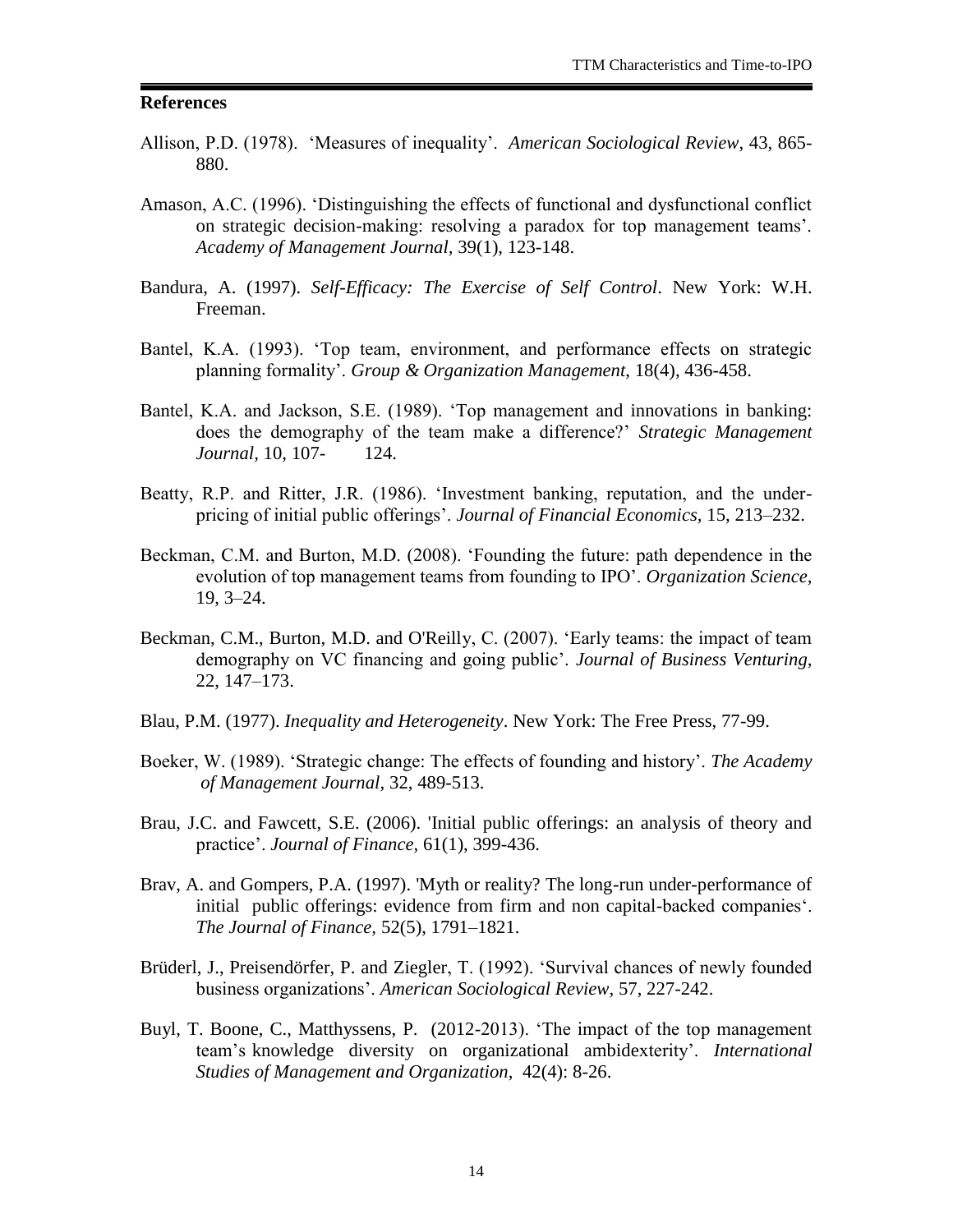- Carpenter, M.A., Gelektanycz, M.A. and Sanders, W.G. (2004). 'Upper echelons revisited: the antecedents, elements, and consequences of TMT composition'. *Journal of Management,* 30, 749-778.
- Carter, R.B., Dark, F.H. and Singh, A.K. (1998). 'Underwriter reputation, initial returns, and the long-run performance of IPO stocks'. *Journal of Finance,* 53, 285–311.
- Certo, S.T. (2003). 'Influencing initial public offering investors with prestige: Signaling with board structures'. *Academy of Management Review*, 28, 432–447.
- Certo, S.T., Holcomb, T.R. and Holmes, R.M. (2009). 'A synthesis of IPO research in management and entrepreneurship: moving the research agenda forward'. *Journal of Management,* 35(6), 1340-1378.
- Chang, S.J. (2004). 'Venture capital financing, strategic alliances, and the initial public offering of Internet startups'. *Journal of Business Venturing,* 19, 721–741.
- Chemmanur, T.J. and Fulghieri, P. (1999). 'A theory of the going-public decision'. *The Review of Financial Studies,* 12(2), 249-279.
- Clark, D.T. (2002). 'A study of the relationship between firm age-at-IPO and aftermarket stock performance'. *Financial Markets, Institutions and Instruments,* 11(4), 385- 400.
- Cooper, A.C. and Bruno, A. (1977). 'Success among high-technology firms'. *Business Horizons,* 20, 16-22.
- Cummings, L.L., Huber, G.P. and Arendt, E. (1974). 'Effects of size and spatial arrangements on group decision making'. *Academy of Management Journal,* 17, 460-475.
- Daily, C.M., Certo, S.T., Dalton, D.R. and Roengpitya, R. (2003). 'IPO underpricing: a meta- analysis and research synthesis'. *Entrepreneurship Theory and Practice,* 27(3), 271-295.
- Dess, G.G., Ireland, R.D. and Hitt, M.A. (1990). 'Industry effects and strategic management research'. *Journal of Management,* 16(1), 7-27.
- Eisenhardt, K. (2013). 'Top management teams and the performance of entrepreneurial firms'. *Small Business Economics*, 40(4), 805-816.
- Eisenhardt, K.M. and Schoonhoven, C.B. (1990). 'Organizational growth: linking founding team strategy, environment, and growth among U.S. semiconductor ventures, 1978–1988'. *Administrative Science Quarterly,* 35, 504–529.
- Epstein, D. (2013). 'Determinants of top management team tenure in public companies: An empirical study in the United States'. *International Journal of Management*, 30(1 Part 2), 301-310.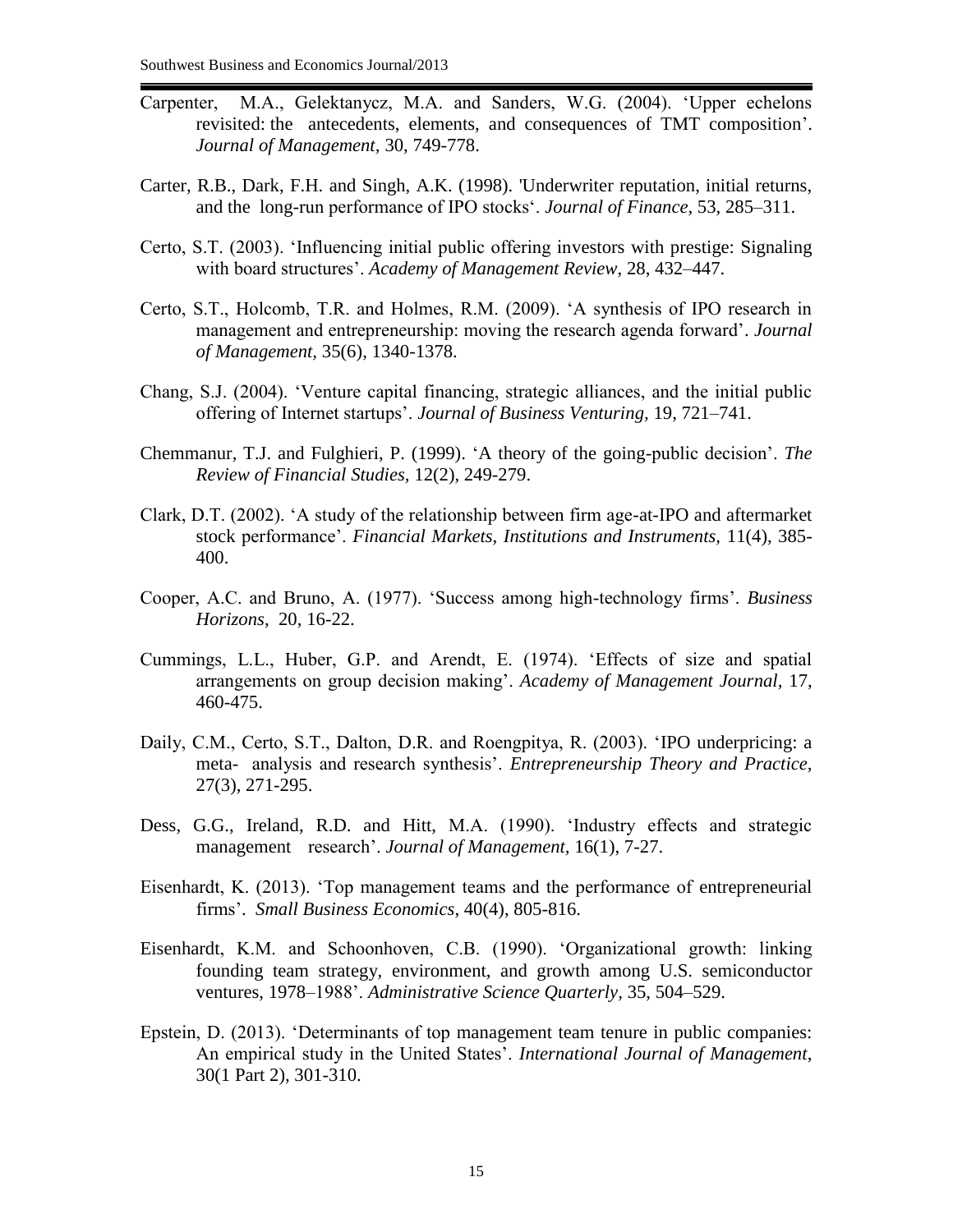- Finkelstein S., Hambrick D. and Cannella, A. 2009. *Strategic Leadership: Theory and Research on Executives, Top Management Teams, and Boards*. Oxford University Press: New York.
- Finkelstein, S. and Hambrick, D.C. (1990). 'Top-management team tenure and organizational outcomes: the moderating role of managing discretion'. *Administrative Science Quarterly,* 35, 484–503.
- Fischer, H.M. and Pollock, T.G. (2004). 'Effects of social capital and power on surviving transformational change: the case of initial public offerings'. *Academy of Management Journal,* 47(4), 463-481.
- Gilbert, B.A., McDougall, P.P. and Audretsch, D.B. (2006). 'New venture growth: a review and extension'. *Journal of Management,* 32(6), 926-950.
- Giot, P. and Schwienbacher, A. (2007). 'IPOs, trade sales and liquidations: modeling venture capital exits using survival analysis'. *Journal of Banking & Finance,* 31(3), 679-702.
- Glick, W., Miller, C. and Huber, G. (1993). 'The impact of upper-echelon diversity on organizational performance', in Huber, G. and Glick, W. (Eds), *Organizational Change and Re-design: Ideas and Insights for Improving Performance*. New York: Oxford University Press, 176-214.
- Gompers, P.A. (1995). 'Optimal investment, monitoring, and the staging of venture capital'. *Journal of Finance*, 50(5), 1461-1489.
- Grimm, C.M. and Smith, K.G. (1991). 'Management and organizational change: a note on the railroad industry'. *Strategic Management Journal,* 12, 557-562.
- Gulati, R. and Higgins, M. (2003). 'Which ties matter when? The contingent effects of inter-organizational partnerships on IPO success'. *Strategic Management Journal,* 24, 127–144.
- Gupta, A.K. (1984). 'Contingency linkages between strategy and general manager characteristics: A conceptual examination', *Academy of Management Review*, 9, 399-412.
- Haleblian, J. and Finkelstein, S. (1993). 'Top management team size, CEO dominance, and firm performance: The moderating roles of environmental turbulence and discretion'. *Academy of Management Journal,* 36, 844-863.
- Hambrick, D.C. (2007). 'Upper echelons theory: An update'. *Academy of Management Review,* 32 (2), 334-343.
- Hambrick, D.C. and D'Aveni, R.A. (1992). 'Top team deterioration as part of the downward spiral of large corporate bankruptcies'. *Management Science,* 38, 1445-1466.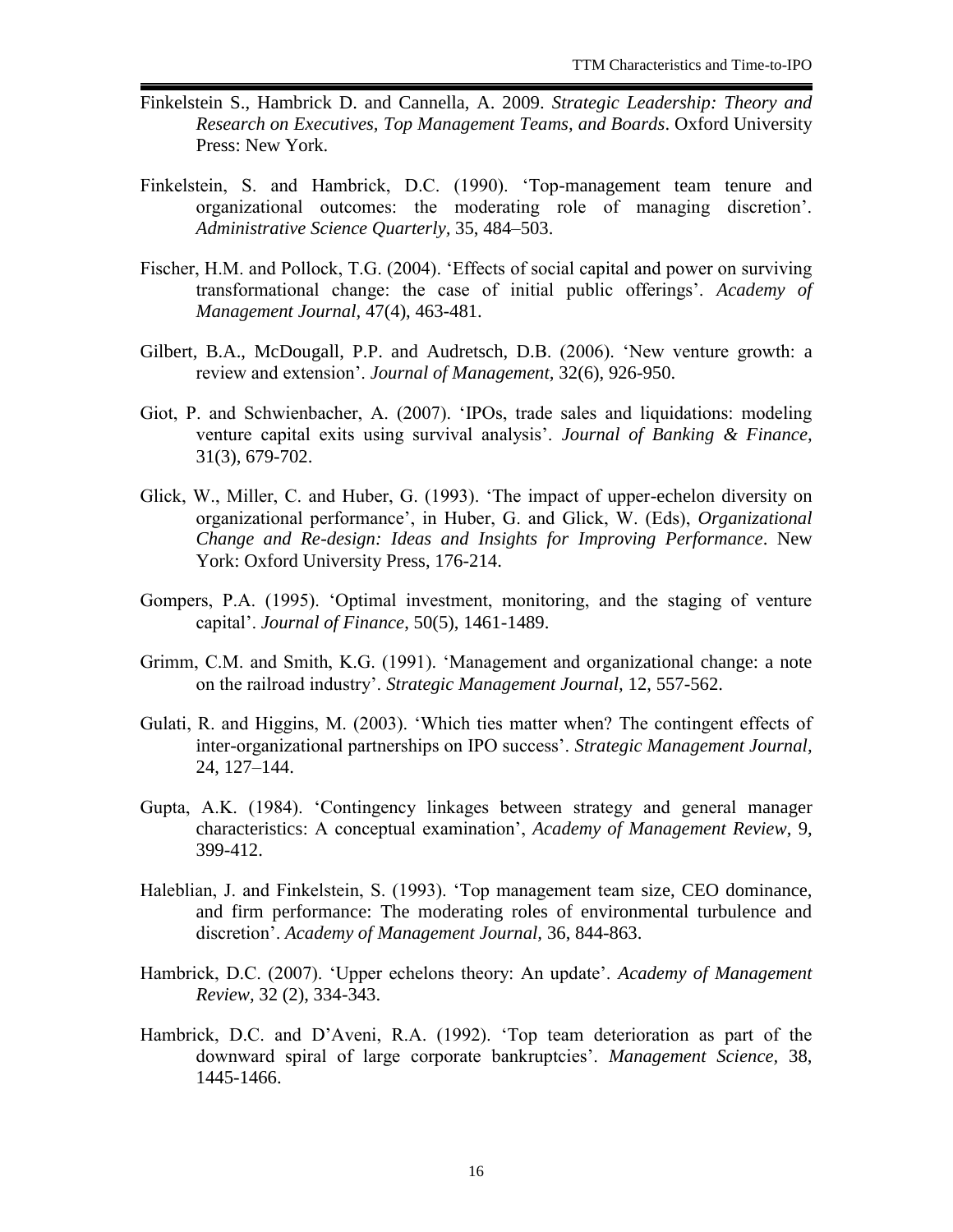- Hambrick, D.C., Cho, T.S. and Chen, M. (1996). 'The influence of top management team heterogeneity on firms' competitive moves'. *Administrative Science Quarterly,* 41(4), 659-684.
- Hambrick, D.C. and Mason, P.A. (1984). 'Upper echelons: the organization as a reflection of its top managers'. *Academy of Management Review*, 9, 193-206.
- Higgins, M.C. and Gulati, R. (2006). 'Stacking the deck: The effects of top management backgrounds on investor decisions'. *Strategic Management Journal,* 27(1), 1-25.
- Hitt, M.A., Bierman, L., Shimzu, K. and Kochhar, R. (2001). 'Direct and moderating effects of human capital on strategy and performance in professional service firms: a resource-based perspective'*. Academy of Management Journal,* 44(1), 13- 28.
- Jain, B.A. and Kini, O. (2008). 'The impact of strategic investment choices on post-issue operating performance and survival of U.S. IPO firms'. *Journal of Business Finance, and Accounting,* 35(3), 459-490.
- Jain, B.A. and Kini, O. (2000). 'Does the presence of venture capitalists improve the survival profile of IPO firms?' *Journal of Business Finance & Accounting,* 27, 1139-1176.
- Jehn, K.A., Northcraft, G.B. and Neale, M.A. (1999). 'Why some differences make a difference: a field study of diversity, conflict, and performance in work groups'. *Administrative Science Quarterly,* 44, 741-763.
- Jehn, K.A. (1995). 'A multi-method examination of the benefits and detriments of intragroup conflict'. *Administrative Science Quarterly,* 40, 256-282.
- Johnson, W. and Sohl, J. (2012). 'Initial Public Offeerings and Pre-IPO Shareholders: Angels versus venture capitalists'. *Journal of Developmental Entrepreneurship,* 17(4), 1-23.
- Jovanovic, B. and Rousseau, P.L. (2001). 'Why wait: A century of life before IPO'. *American Economic Review,* 91(2), 336-341.
- Kilduff, M., Angelmar, R. and Mehra A. (2000). 'Top management-team diversity and firm performance: examining the role of cognitions'. *Organization Science,* 11(1), 21–34.
- Koeller, C.T. and Lechler, T.G. (2006). 'Economic and managerial perspectives on new venture growth: An integrated analysis'. *Small Business Economics,* 26, 427-437.
- Lange, J.E., Bygrave, W., Nishimoto, S., Roedel, J. and Stock, W. (2001). 'Smart money? The impact of having top venture capital investors and underwriters backing venture'. *Venture Capital,* 3(4), 309–326.
- Lant, T.K., Milliken, F.J. and Batra, B. (1992). 'The role of managerial learning and interpretation in strategic persistence and reorientation: An empirical exploration'. *Strategic Management Journal*, 13(8), 585–608.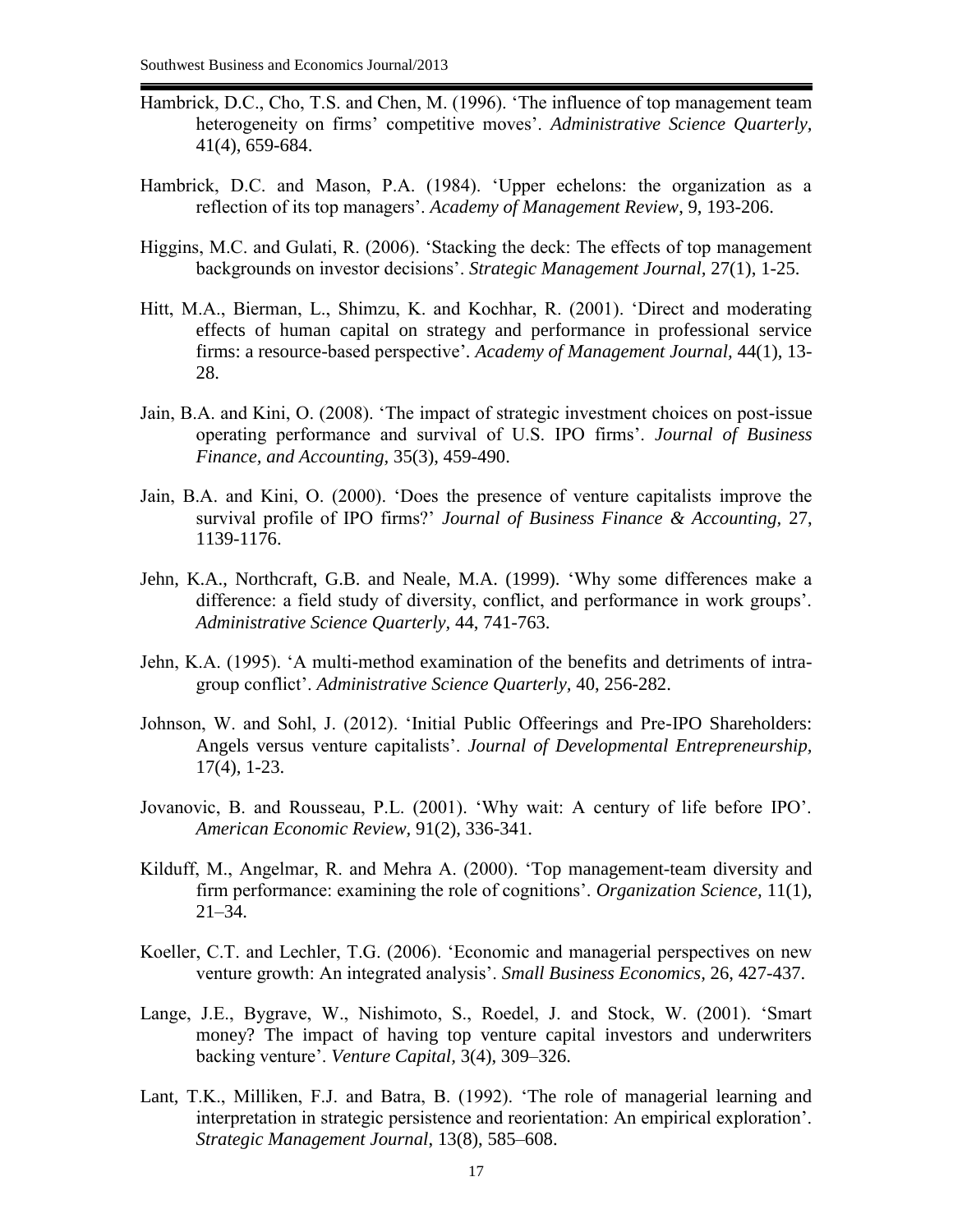- Le, S.A., Kroll, M.J. and Walters, B.A. (2013). 'Outside directors' experience, TMT firmspecific human capital, and firm performance in entrepreneurial IPO firms'. *Journal of Business Research*, 66(4), 533-539.
- Le, S.A., Kroll, M.J., and Walters, B.A. (2012). 'The influence of board composition on top management team industry- and firm-specific human capital in young IPO firms'. *Journal of Managerial Issues*, 24(4), 412-432.
- Li, J. (2008). 'Top management team restructuring in pre-IPO high technology startups: The influence of TMT characteristics and firm growth'. *Journal of High Technology Management Research*, 19(1), 59-69.
- Ling, Y., Simsek, Z., Lubatkin, M. and Viega, J. (2008). 'The transformational leadership'. *Academy of Management Journal,* 51(3), 557-576.
- Miller, C., Burke, L. and Glick, W. (1998). 'Cognitive diversity among upper-echelon executives: implications for strategic decision processes'. *Strategic Management Journal,* 19, 39-58.
- Miller, D. and Shamsie, J. (2001). 'Learning across the life cycle: experimentation and performance among the Hollywood studio heads'. *Strategic Management Journal,* 22, 725–745.
- Murray, A. (1989). 'Top management group heterogeneity and HRM performance'. *Strategic Management Journal,* 10, 125–141.
- Pagano, M., Panetta, F. and Zingales, L. (1998). 'Why do companies go public: An empirical analysis'. *Journal of Finance,* 53(1), 27-64.
- Pegels, C.C. and Baik, Y. (2000). 'The impact of managerial characteristics on strategic assets management capabilities', *Team Performance Management*, 6(Iss: 5/6), 97–107.
- Pfeffer, J. (1994). *Competitive Advantage Through People.* Boston, MA: Harvard Business School Press.
- Pfeffer, J. (1981). *Power In Organizations*. Marshfield, MA: Pitman Publishing.
- Ragupathy, M.B. (2011). 'Initial public offering: a critical review of literature'. *IUP Journal Of Behavioral Finance* 8.1: 41-50.
- Richard, O.C., Shelor, R.M. (2002). 'Linking top management team age heterogeneity to firm performance: juxtaposing two mid-range theories'. *The International Journal of Human Resource Management* 13(6), 958-974.
- Ritter, J.R. (1984). 'The hot-issue market of 1980'. *Journal of Business* 57, 215-240.
- Ritter, J.R. (1998). 'Initial public offerings'. *Contemporary Finance Digest* 2, 5–30.
- Roure, J.B. and Keeley, R.H. (1990). 'Predictors of success in new technology based ventures'. *Journal of Business Venturing*, 5(4), 201-220.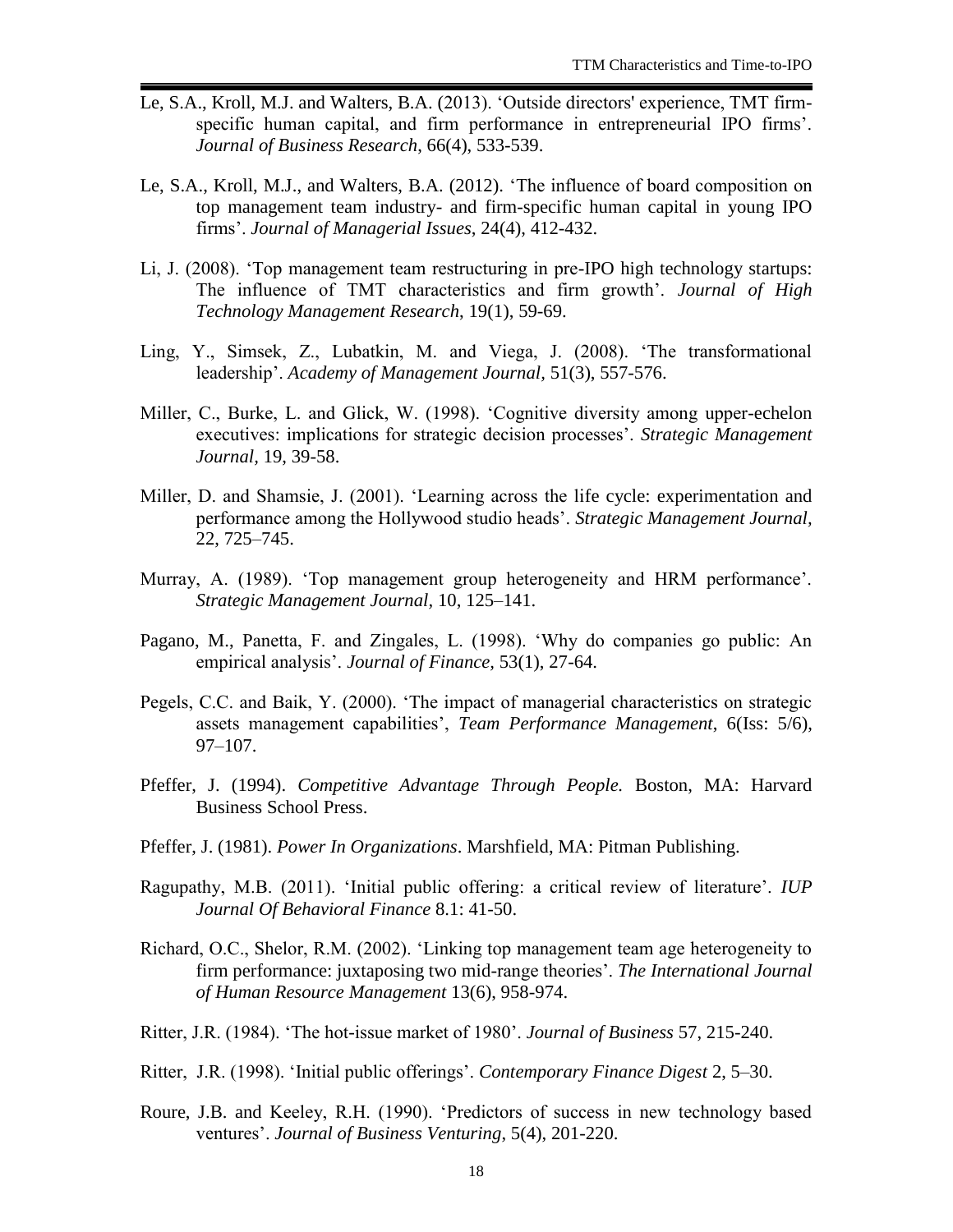- Sandberg, W.R. and Hofer, C.W. (1987). 'Improving n: the role of strategy, industry structure and the entrepreneur'. *Journal of Business Venturing,* 2(1), 5-28.
- Sapienza, H.J. and Grimm, C.M. (1997). 'Founder characteristics, start-up process and strategy/structure variables as predictors of shortline railroad performance'. *Entrepreneurship Theory and Practice* 22(1), 5-22.
- Shepherd, D.A. and Zacharakis, A. (2001). 'Speed to initial public offering of VC-backed companies'. *Entrepreneurship Theory and Practice* 25(3), 59-69.
- Shrader, R.C., Oviatt, B.M. and McDougall, P.P. (2000). 'How new ventures exploit trade-offs among international risk factors: Lessons for the accelerated internationalization of the 21st century'. *Academy of Management Journal*, 43(6), 1227–1247.
- Simons, T., Pelled, L. and Smith, K. (1999). 'Making use of difference: diversity, debate, and decision comprehensiveness in top management teams'. *Academy of Management Journal,* 42, 662–673.
- Song, M., Podoynitsyna, K., van der Bij, H. and Halman, J.I.M. (2008). 'Success factors in new ventures: a meta-analysis'. *The Journal of Product Innovation Management,* 25, 7–27.
- Stuart, T.E., Hoang, H., and Hybels, R.C. (1999). 'Interorganizational endorsements and the performance of entrepreneurial ventures.' *Administrative Science Quarterly*, 44, 315-349.
- Stuart, T.E. and Sorenson, O. (2003). 'Liquidity events and the geographic distribution of entrepreneurial activity'. *Administrative Science Quarterly,* 48(2), 175-201.
- Thomas, E.J. and Fink, C.F. (1963). 'Effects of group size'. *Psychological Bulletin*, 60(4), 371-384.
- Tihanyi, L., Ellstrand, A.E., Daily, C.M., & Dalton, D.R. (2000). 'Composition of the top management team and firm international diversification'. *Journal of Management*, 26(6), 1157–1177.
- Vroom, V.H. And Pahl, B. (1971). 'The relationship between age and risk taking among managers'. *Journal of Applied Psychology*, 55(5), 399-405.
- Weinzimmer, L.G. (1997). 'Top management team correlates of organizational growth in a small business context: a comparative study'. *Journal of Small Business Management,* 35(3), 1-9.
- Wiersema, M.F. and Bantel, K.A. (1992). 'Top management team demography and corporate strategic change'. *Academy of Management Journal*, 35, 91-121.
- Williams, K.Y. and O'Reilly, C. (1998). 'Demography and diversity in organizations: a review of 40 years of research.' *Research in Organizational Behavior,* 20(20), 77- 140.